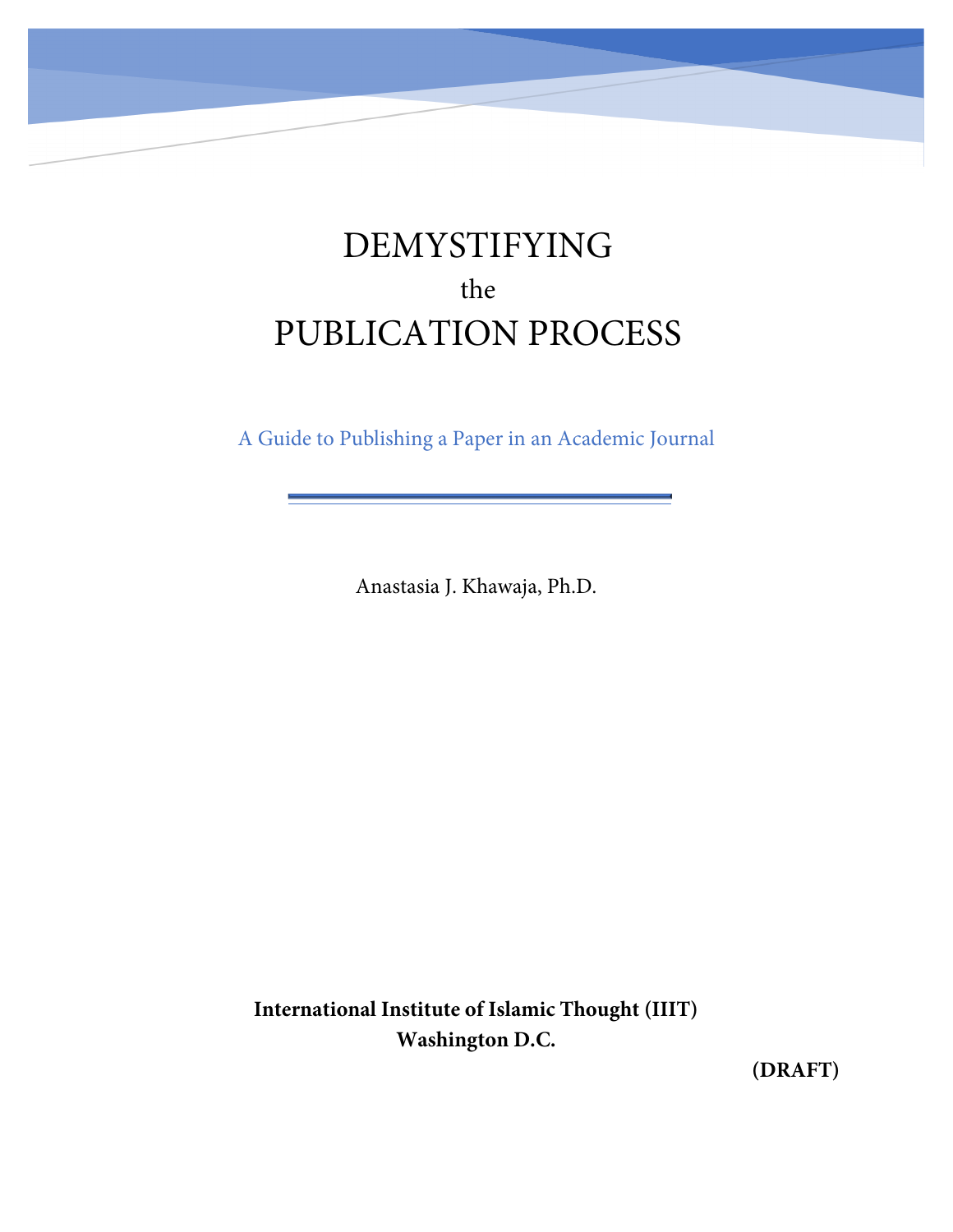

©IIIT, 1443AH/2022CE International Institute of Islamic Thought - IIIT P.O. Box 669, Herndon, VA 20172, U.S.A. [www.iiit.org](http://www.iiit.org/) ISBN 978-1-64205-644-0 Paperback ISBN 978-1-64205-643-3 Digital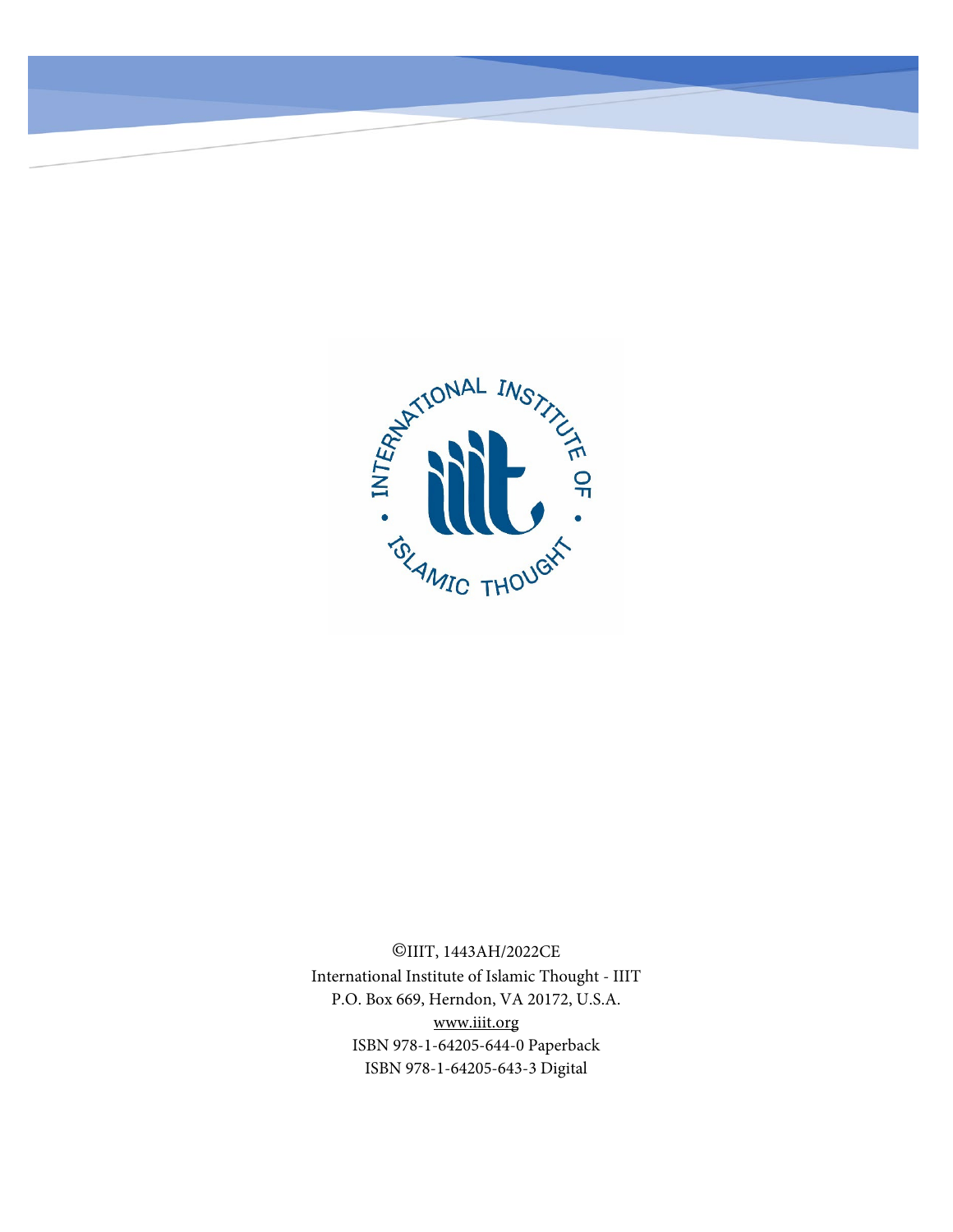# WELCOME

Dear Prospective Author,

Thank you in advance for your work. It is crucial to have academic contributions from all over the world. Writing an article is a rigorous process in and of itself. The publishing process can be equally if not more rigorous. However, given many of the publishing opportunities are in English, those who do not speak English as their first language can possibly find themselves at a disadvantage alongside native speakers. The function of this manual is to help to bridge that gap between native and non-native speakers of English.

This manual is a guide in this sometimes-challenging process. It is my hope that this guide will help simplify the daunting aspects of the publication process in peer-reviewed journals such as the *Journal of Education in Muslim Societies*. The manual is broken down into four parts: common grammar errors, the parts of an academic article, frequently asked questions, and additional resources. There is also an accompanying video that highlights certain parts of the manual in greater detail. While this manual is organized in a particular way, remember that writing does not need to be a linear activity. You may find yourself jumping around from different sections depending on your need. Do not feel that you need to follow the advice in this manual in the order presented.

Please use these resources as you begin the process of disseminating your important work. Make sure you take note of the different grammar points highlighted and proofread accordingly. Also, please review the different parts of a research article. The names of the sections and/or organization of the research could differ depending on your county origin. Pay very close attention to the section on APA citation style in addition to the extra resources provided. In-text citations and references are 100% critical to clear, organized, peer-reviewed research.

Thank you again for your contribution to our journal. We want to set you up for success and give you a chance to contribute to the research conversation. So, please take advantage of this resource.

Yours Sincerely,

Anastasia J. Khawaja, Ph.D.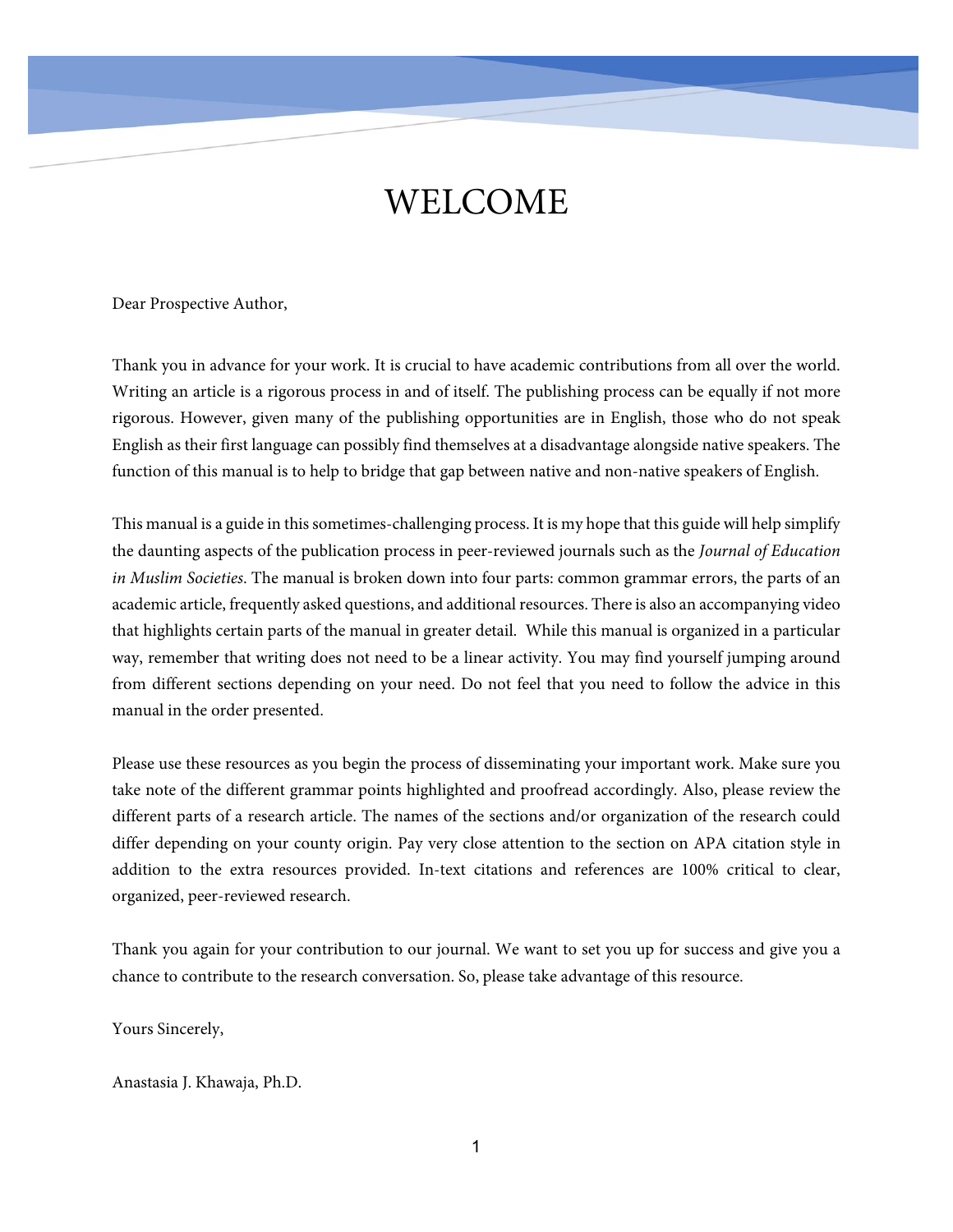# **CONTENTS**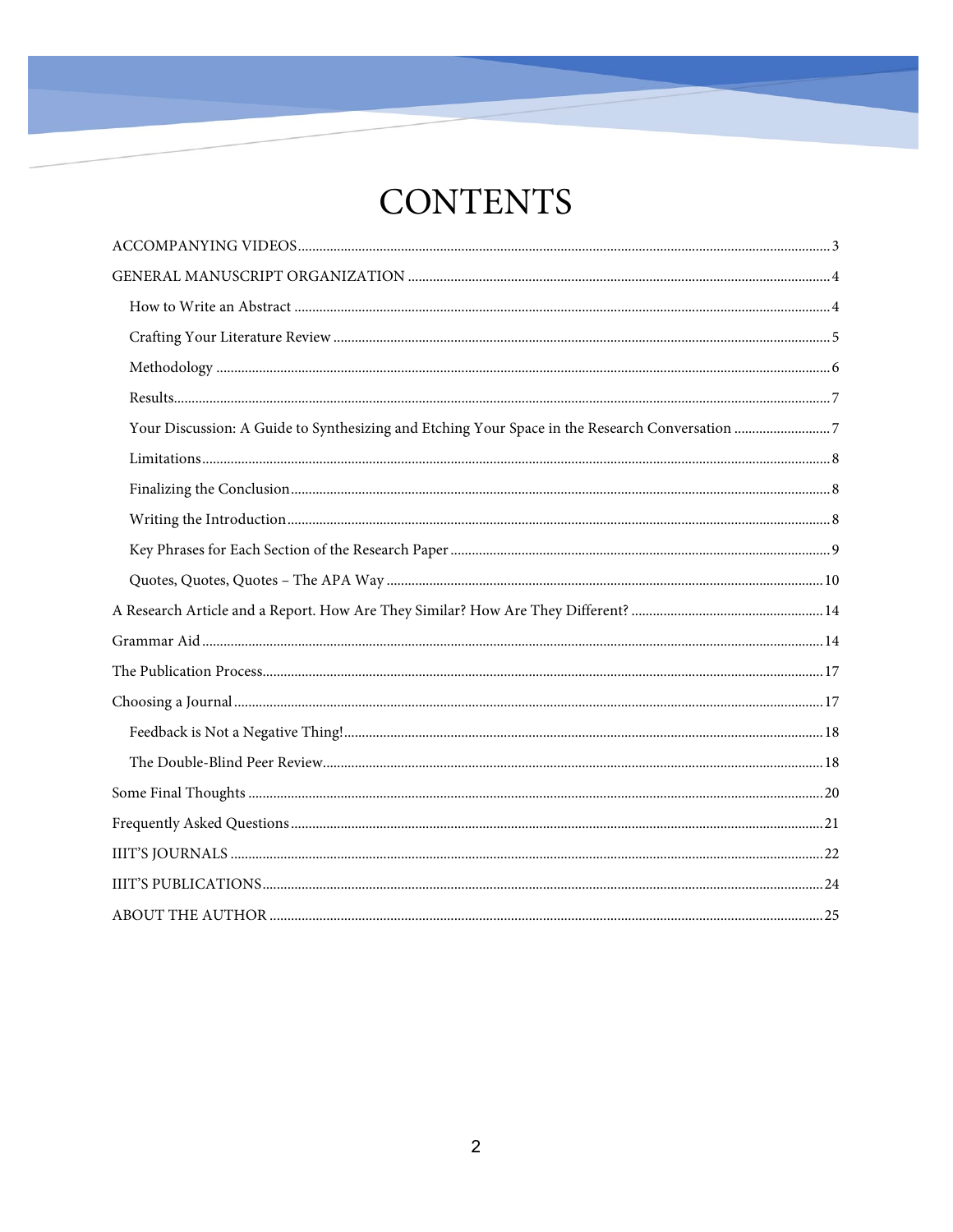# ACCOMPANYING VIDEOS

# 1- Steps to writing a scholarly paper



# 2- A guide to the publication manual

|                                                                                | E Publishing Manual for International Students - Khawaia response - Saved to my Mac                                                                             |                                  |
|--------------------------------------------------------------------------------|-----------------------------------------------------------------------------------------------------------------------------------------------------------------|----------------------------------|
|                                                                                | Khawaja JEMS Manual Video.mp4, Review View V Tellme                                                                                                             |                                  |
| 田<br>Translate Language<br>Check<br>Read<br>带<br>Alcud<br><b>Accessibility</b> | New Comment Previous<br>→ Bo No Markup : 田 ラ·ヨー<br>Delete ~<br><b>News</b><br>Track Markup Options v Reviewing Accept Reject P<br>Show Constretts<br>El Resolve | L.<br>Protect<br><b>Hide Ink</b> |
|                                                                                |                                                                                                                                                                 |                                  |
|                                                                                | Demystifying the Publication Process for                                                                                                                        |                                  |
|                                                                                | <b>Junior Scholars</b>                                                                                                                                          |                                  |
|                                                                                |                                                                                                                                                                 |                                  |
|                                                                                |                                                                                                                                                                 |                                  |
|                                                                                | Contents                                                                                                                                                        |                                  |
|                                                                                |                                                                                                                                                                 |                                  |
|                                                                                |                                                                                                                                                                 |                                  |
|                                                                                |                                                                                                                                                                 |                                  |
|                                                                                |                                                                                                                                                                 |                                  |
|                                                                                |                                                                                                                                                                 |                                  |
|                                                                                |                                                                                                                                                                 |                                  |
|                                                                                | Your Discussion: A Guide to synthesizing and etching your space in the research conversation  7                                                                 |                                  |
|                                                                                | Limitations 7 7                                                                                                                                                 |                                  |
|                                                                                |                                                                                                                                                                 |                                  |
|                                                                                |                                                                                                                                                                 |                                  |
|                                                                                |                                                                                                                                                                 |                                  |
|                                                                                |                                                                                                                                                                 |                                  |
|                                                                                |                                                                                                                                                                 |                                  |
| 0:21                                                                           |                                                                                                                                                                 |                                  |
|                                                                                |                                                                                                                                                                 |                                  |
|                                                                                |                                                                                                                                                                 |                                  |
| 0:38/9:18                                                                      | Reported Speech                                                                                                                                                 | $-17$<br>CC                      |
|                                                                                |                                                                                                                                                                 | <b>E'll Focus</b>                |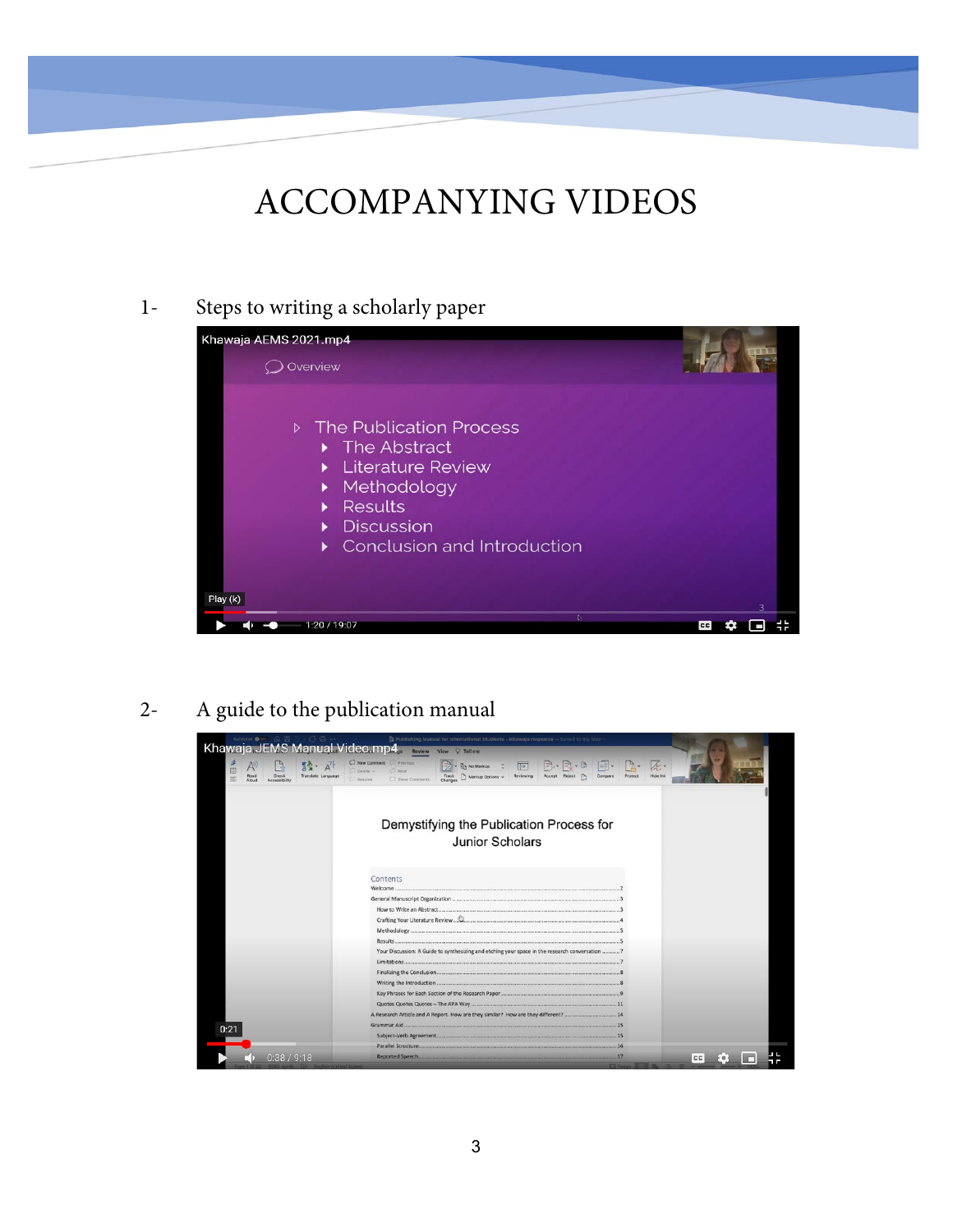# <span id="page-5-0"></span>GENERAL MANUSCRIPT ORGANIZATION

### <span id="page-5-1"></span>How to Write an Abstract

Most journals require an abstract be included as part of your publication. The *Journal of Education in Muslim Societies* is no exception. Note that this will be the LAST thing you write aside from the introduction. An abstract is a snapshot of your whole study. By reading the abstract, one should be able to have a solid understanding of your topic, the gap in the literature, your contribution to the existing literature, how the study was conducted, and the results and implications.

The number of words an abstract must have depends on the requirements of the journal. Abstracts can be anywhere between 150-250 words. According to the [guidelines](https://scholarworks.iu.edu/iupjournals/index.php/jems/about/submissions#authorGuidelines) of the *Journal of Education in Muslim Societies*, the abstract must not exceed 150 words. This generally means your abstract will be around 5-8 sentences depending on how many words you include per sentence. Here is a general breakdown:

- Sentence 1: What is the "big picture" topic that you are writing about?
- Sentence 2: What is the gap you are trying to address?
- Sentence 3: How does your paper fill the gap?
- Sentence 4: What materials do you use?
- Sentence 5: What were the general results?
- Sentence 6: What were the general implications for your readers?

Note that you can write more than one sentence for either category depending on your word count. Remember that an abstract needs to be clear and concise. This is also not the place for a lot of field-related jargon that you will need to explain in the paper. Since you only have 150-250 words, every word is important, so write wisely.

Here is an example:

Gonalons-Pons, P., & Schwartz, C. R. (2017). Trends in economic homogamy: Changes in assortative mating or the division of labor in marriage? *Demography*, *54*(3), 985-1005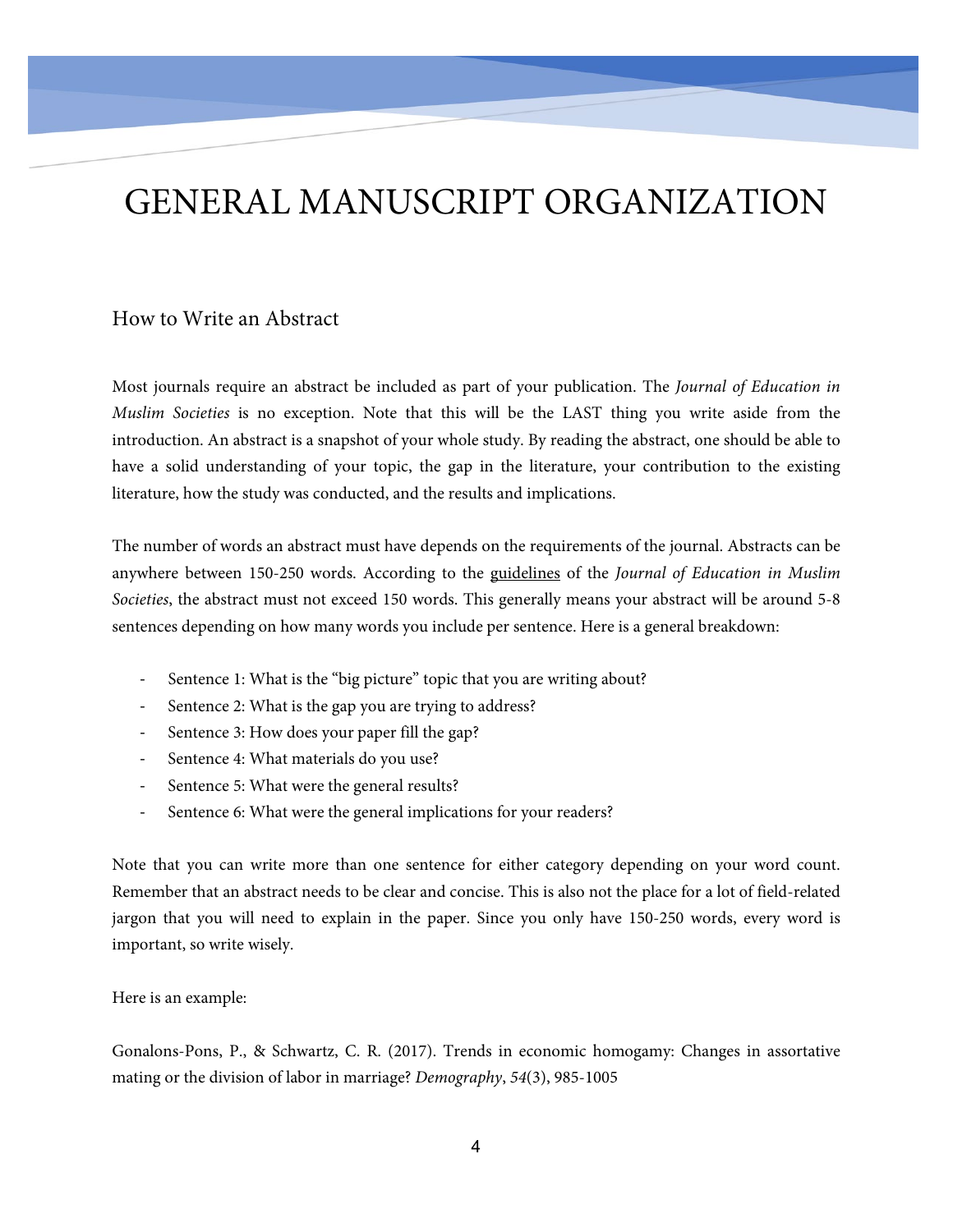The growing economic resemblance of spouses has contributed to rising inequality by increasing the number of couples in which there are two high- or two low-earning partners. The dominant explanation for this trend is increased assortative mating. Previous research has primarily relied on cross-sectional data and thus has been unable to disentangle changes in assortative mating from changes in the division of spouses' paid labor—a potentially key mechanism given the dramatic rise in wives' labor supply. We use data from the Panel Study of Income Dynamics (PSID) to decompose the increase in the correlation between spouses' earnings and its contribution to inequality between 1970 and 2013 into parts due to (a) changes in assortative mating, and (b) changes in the division of paid labor. Contrary to what has often been assumed, the rise of economic homogamy and its contribution to inequality is largely attributable to changes in the division of paid labor rather than changes in sorting on earnings or earnings potential. Our findings indicate that the rise of economic homogamy cannot be explained by hypotheses centered on meeting and matching opportunities, and they show where in this process inequality is generated and where it is not.

Notice the different parts of this abstract. It starts with the big picture and addresses the gap. It brings in the previous research to show how their paper will address the gap. It follows with the materials used in the study, then moves into the results and implications. Also notice that where acronyms are used, they are defined. The abstract is also not full of jargon that only people in the field can understand. This abstract is about 198 words. As you can see, just about every word is important. Also, again, remember, by the end the abstract, you should have a solid understanding of what the study is about.

#### <span id="page-6-0"></span>Crafting Your Literature Review

No, you didn't skip a page. We will talk about the introduction at the end with the conclusion. In reality, you cannot write a solid intro until the rest of the paper is written. Or, you can write the introduction first, but you will probably end up altering it.

The literature review is the part of the paper where past research related to your topic is reviewed so your reader can better understand where your research gap is coming from. When you are researching past articles, it is important to keep track of the key words you use to search so that you will not waste time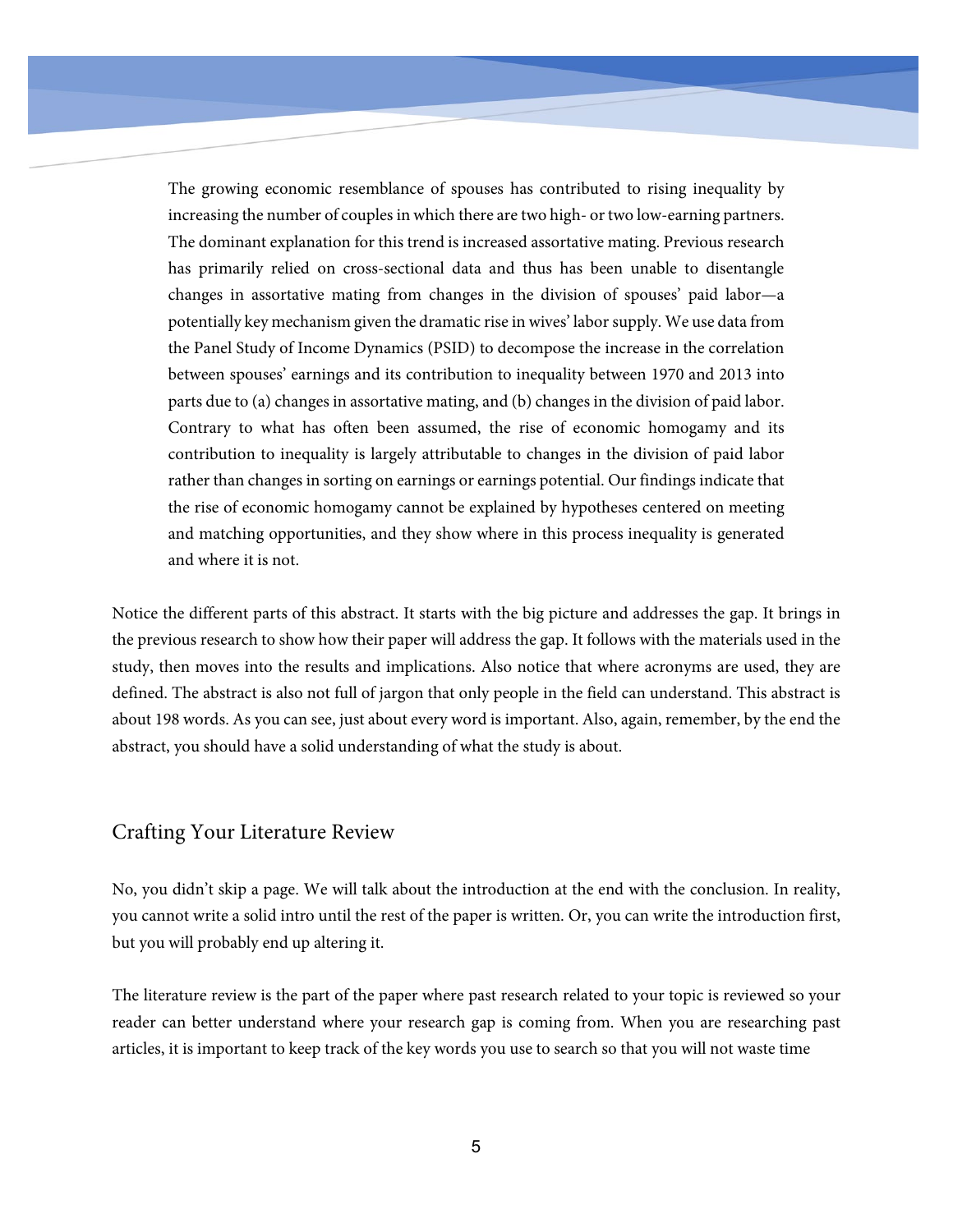remembering what key words are the most useful to you and your topic as you start to determine the different themes and categories your literature review will cover.

The more past research you gather, the better a picture you can put together for your reader. I recommend keeping track of the articles that you will use in a separate document. It is helpful to document the author, date, general research questions, methodology, results, and implications. I like to do this in a chart so that I have everything in one place. It is also easier to synthesize the information so that the research gap can be clearly stated. \*You should also keep track of your citations on a different document. This will save you A LOT of time when putting together your reference section.\*

It is important that the research selected for your reviewed critically. You should be able to compare and contrast the findings and implications in order to more distinctly argue your own point or contribution. Also remember that generally when describing past studies, you will use the simple past tense. When discussing your point of view about past research, you can use the simple present tense.

Your literature review should conclude with questions – your research questions, in this case, and a plan for a way forward – again, your study, in this case.

Remember that in general, unless you are citing a source that was a seminal source, the recency of past research must be considered. It is helpful to aim for sources that are not older than 10 years.

### <span id="page-7-0"></span>Methodology

Now that you have stated your research questions and clearly defined your research gap, it is time to discuss how you conducted your study. The methodology section should be written in the past tense, and it should be the "how to" for the reader to duplicate your study.

The methodology starts out with a brief description of the participants, where the study took place, the length of the study, the data collection instruments used, as well as the framework.

It is helpful to organize the methodology section by research question after the participant intro. Identify each research question, discuss how the data was collected, and then how the data was analyzed.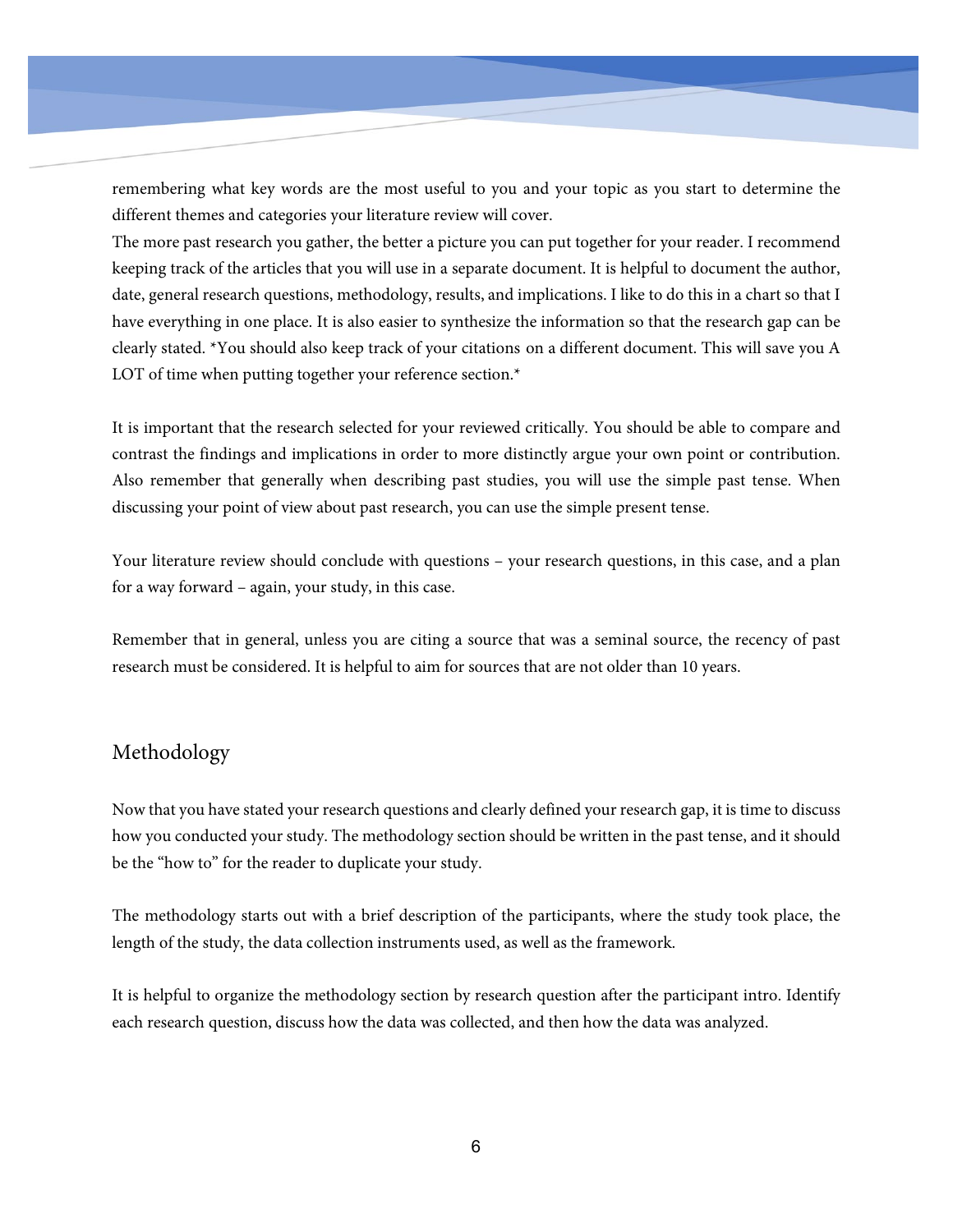### <span id="page-8-0"></span>Results

Once the methodology section is completed, you write your actual results. It is important to restate the aim of the study. Again, it is helpful to organize this section by research question. Identify the research question and the answer.

This is the section where tables and charts can be incredibly helpful to display the data especially if you have multiple sources to answer one research question. However, if you do provide a table or a chart, simply providing the table or chart is not enough. You must describe the highlights of the graph or chart in the text of the paper.

Also remember, the results section is ONLY for results. This is not the place to evaluate the findings and compare to past studies. That is what the next section of the research paper is for.

# <span id="page-8-1"></span>Your Discussion: A Guide to Synthesizing and Etching Your Space in the Research Conversation

Now that you have documented the past studies, clearly stated your research gap, described how you conducted your study, and revealed the results, the next part is probably the most important part of all – your discussion. This is the section where you get to tell the reader what's important. What is the takeaway? What are the practical implications that people in your field can use/learn from? This is where you state your case that your study belongs in the research conversation.

This section can appear daunting at first. However, the more thorough of a job you do on your literature review, the less difficult this section will be to develop. Keep in mind that it is normal to have to go back and add/subtract studies in your literature review depending on your findings.

The easiest way to organize this section is by a research question. What were the key findings that you wish to highlight? How do these findings compare to past studies that you discussed in the literature review section? This is why that chart with past studies I mentioned in the Crafting Your Literature Review section is so helpful to have. Seeing all of the different questions and results and implications in one place can help you to organize how your study fits into these existing studies.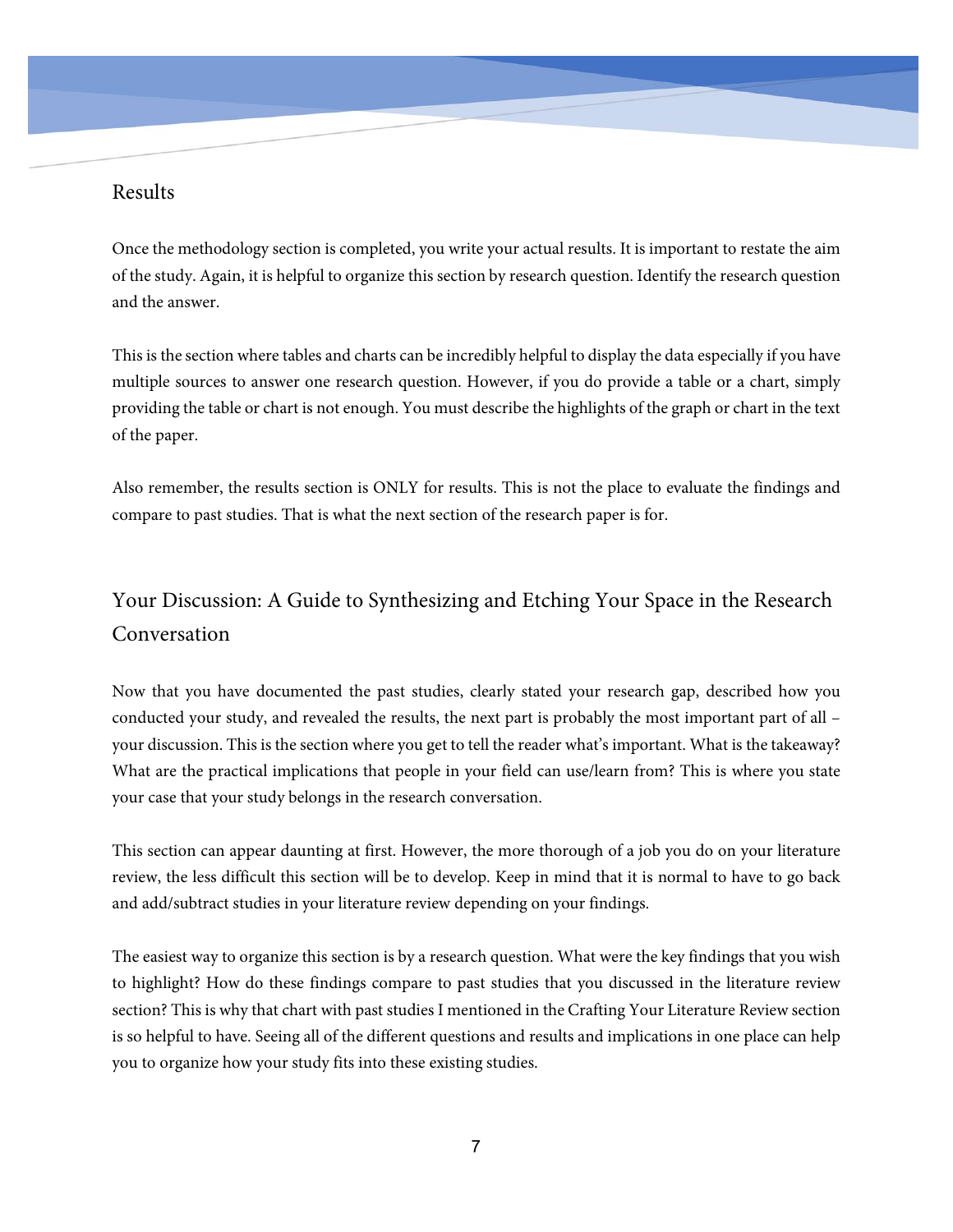How does your study differ from past studies? How is your study similar? But more importantly, how is your study unique to those already published? Why does the field need your study? This is where you put it all out there.

#### <span id="page-9-0"></span>Limitations

Every study has limitations. This is not necessarily a negative thing. But, it also should not be overemphasized. It is crucial that you identify the limitations up front, showing you are aware of the possible weaknesses of your study and not just the strengths. These limitations could relate to sample size, sample size affecting statistical data, general bias in questions, and/or generalizability. Briefly mention and describe each limitation. After that, offer possible solutions in future research and directions to move the idea forward in new and possibly more innovative ways.

### <span id="page-9-1"></span>Finalizing the Conclusion

The conclusion can be one of the most difficult parts of the paper to write. This is the last thing that is read. Whatever you finish your manuscript with is the last thing the reader will remember. But, the important thing to keep in mind is not to overthink. It's really not a hard section to write. The key to a good conclusion is restatement. Restate your research topic, your argument, your main points, and key findings. Then you wrap up with your own final thoughts. The challenge here, however, is to wrap up with a final thought that does not introduce an idea that has not already been introduced/discussed in the paper itself. In other words, this final wrap-up cannot seem to come out of nowhere as an afterthought.

# <span id="page-9-2"></span>Writing the Introduction

The introduction is the final piece I write in a research article. There are a few reasons why. First, I cannot write the beginning if I do not really know how the research paper shapes up in the end. If I do not have a clear picture regarding the results and the implications, I really do not have a grasp on the structure. I enjoy starting my research off with an inspiring quote or a noteworthy statistic. I like to set the stage for the research – which I cannot do unless I understand how it ends up.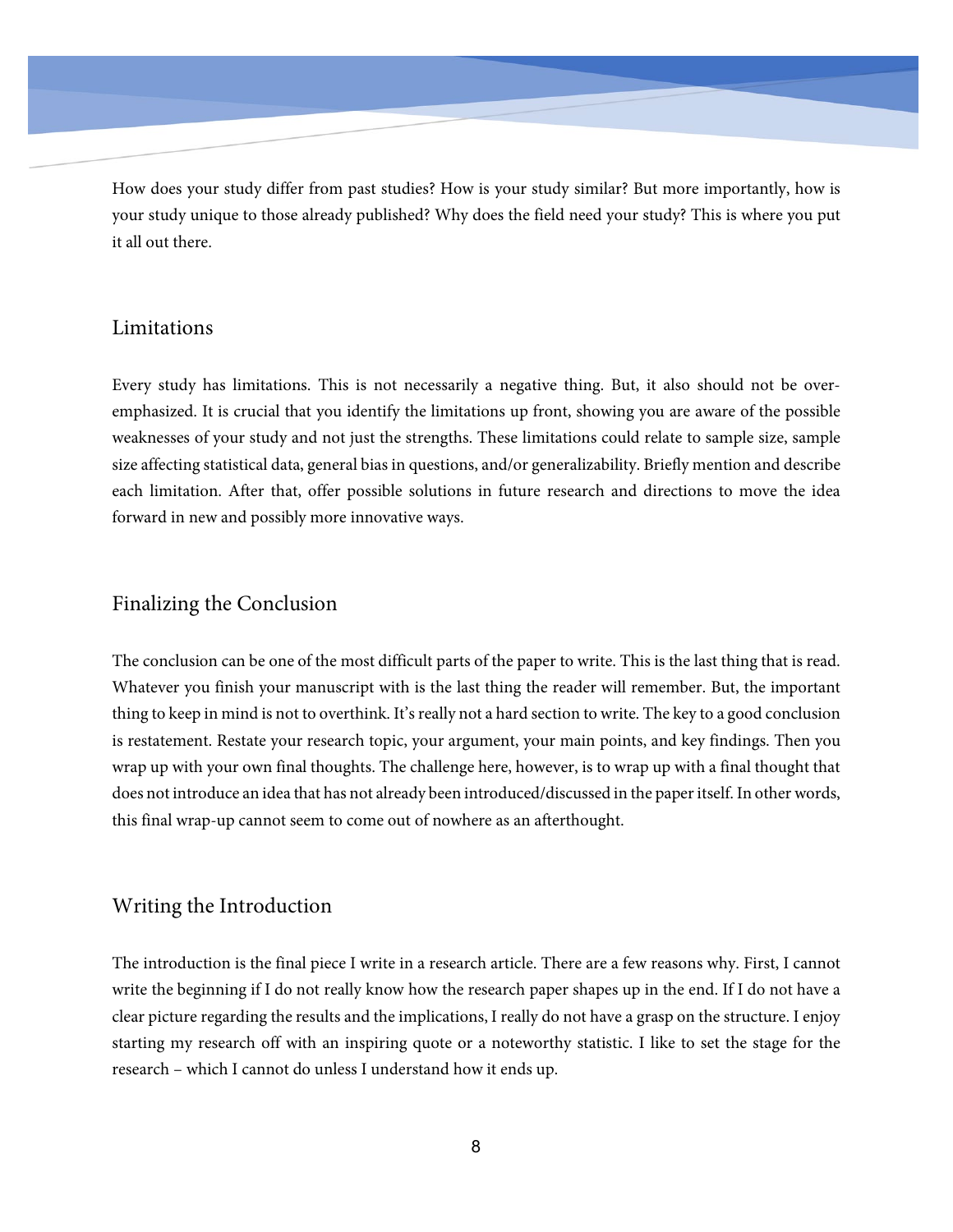Once you write your whole study, putting together your introduction should be a snap. In the introduction, you introduce your topic and catch the reader's attention. Provide a BRIEF background of existing research and your research gap. If applicable, present your own position, state the research question, and then provide an overview of the paper structure. That's it.

### <span id="page-10-0"></span>Key Phrases for Each Section of the Research Paper

This section offers some key phrases that you can use in each section of your research paper. Please note that you may have to alter some of the phrases depending on how you have organized your information. Please feel free to edit/alter as needed. DO NOT just copy and paste.

#### **Introduction:**

This research considers the…as the main subject of study. This phenomenon has been widely observed in… This remains an open topic of conversation in this area. To our knowledge, no study has yielded…

#### **Literature Review:**

Previous studies have shown…

Several studies suggest…

Over time, an extensive body of literature has been developed on... however, there is a gap in...

To fill this gap, this paper identifies…

The question that then arises is…

A new approach is therefore needed to…

#### **Methodology:**

The methodology implemented in this study was…

Therefore, in this study we sought to…by using…method…

The data analyzed included…

Survey data were collected from…

The sample of respondents included…

The data were analyzed and triangulated by…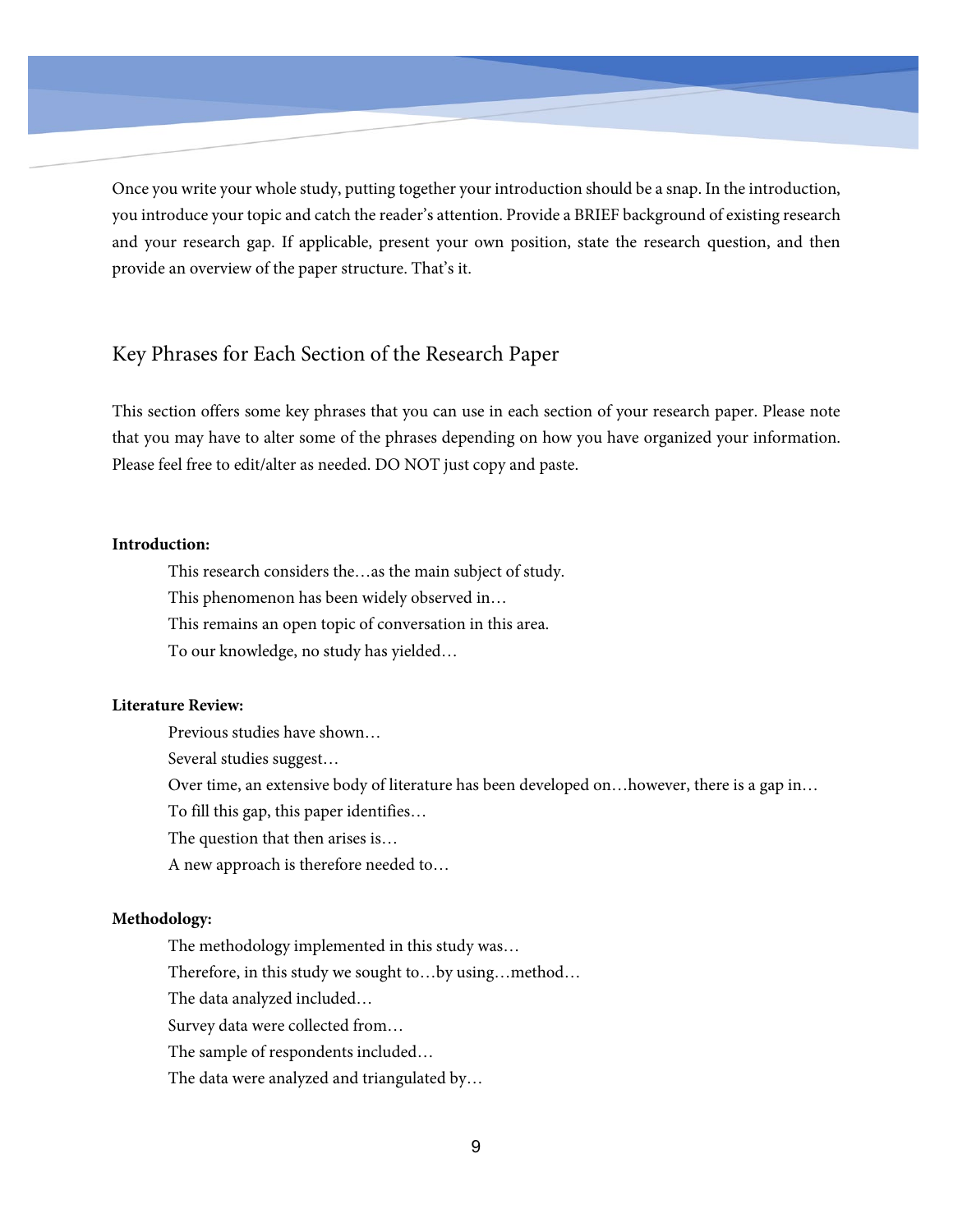#### **Results:**

These results cast new light on the… Our results demonstrated that…

#### **Discussion:**

The results of this study most closely align with previous studies (cite the studies). The results of this study are indeed a stark contrast to previous studies (cite the studies.) However, when comparing the results to (cite studies) it must be noted that… These results go beyond previous studies (cite studies) demonstrating that…

#### **Limitations:**

The main limitation is the lack of… Due to the gap, this study did not address…

#### **Future Research Directions:**

This assumption may be addressed in future studies.

This is an issue for future research.

However, future research could address the association between…

Future research is indeed needed to continue to examine these complexities…

#### **Conclusion:**

On this basis, we can conclude that…

Broadly speaking, our findings indicate…

This is a notable step in…because…

Collectively these results appear to be consistent with…however, they also contribute a fresh outlook on…

### <span id="page-11-0"></span>Quotes, Quotes, Quotes – The APA Way

Different academic journals will require different style books. For the purposes of this manual, we will discuss [APA.](https://apastyle.apa.org/) I will provide links to the actual [style book,](https://apastyle.apa.org/) but will include the basic overview and key things to remember regarding formatting in this section.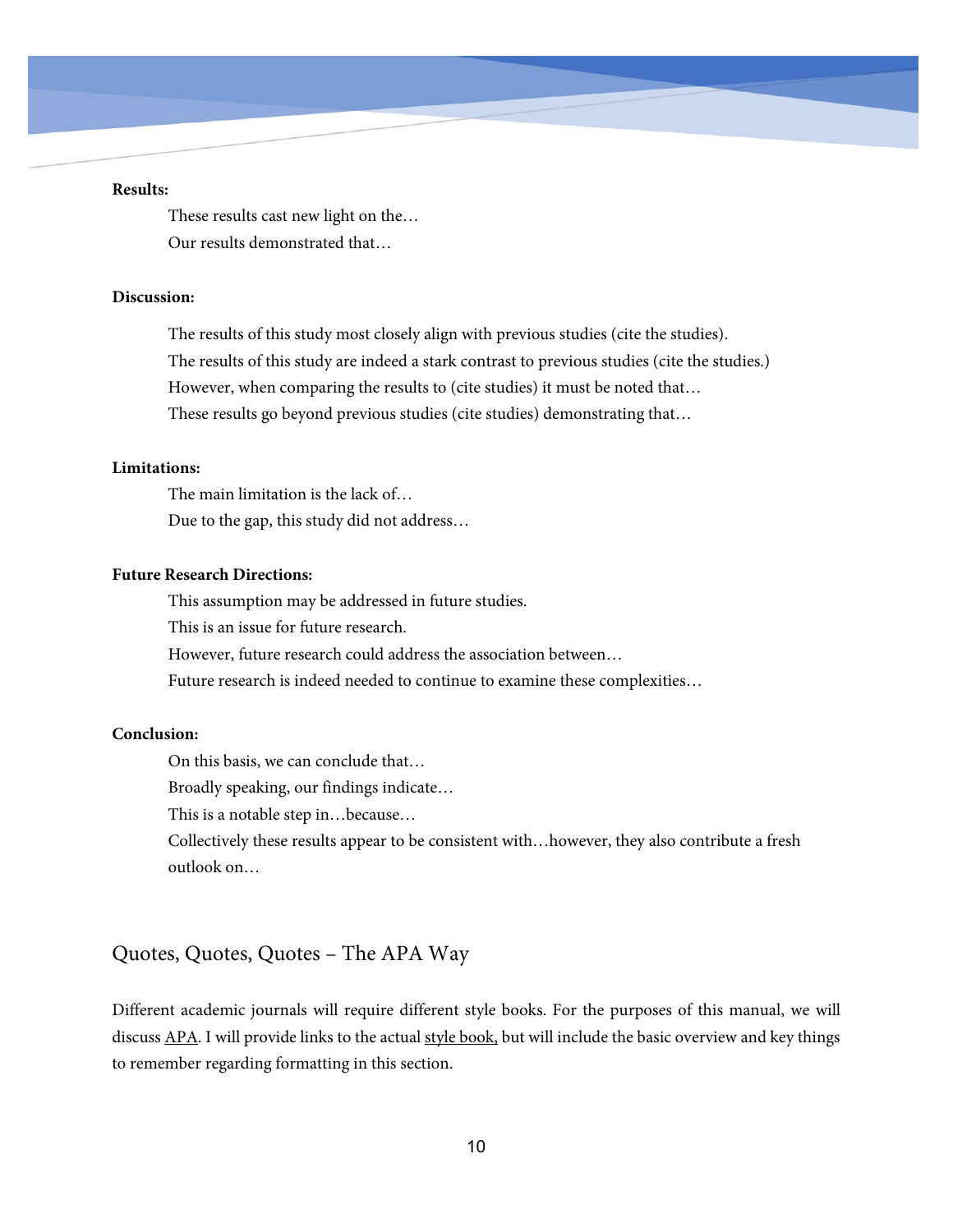The APA style mainly focuses on the author and the recency of the publication. It is important to note that there are two ways you must cite a reference in the research paper – the in-text citation and the reference page.

#### **The In-Text Citation**

The in-text citation is where you refer to your reference in your research paper. In APA style, you will use the author and date in a paraphrase, and the author, date, and page number/paragraph number for a direct quote.

Whenever you refer to previously published work, you must cite that source.

Here are a few examples of in-text citations from a paraphrase:

*Khawaja et.al. (2014) detailed a review of studies related to intercultural communicative competence in both synchronous computer mediated communication and asynchronous computer mediated communication.*

*A review of studies related to intercultural communicative competence in both synchronous computer mediated communication and asynchronous computer mediated communication also shed light on this topic (Khawaja et al. 2014).*

Notice how the in-text citation can be part of the sentence or come at the end. Also notice the use of the et al. (Latin for "and others." This is used when the work contains three or more authors. You cite the first author by last name and use et al. to represent the other contributing authors. For two authors, you will list the authors.

\*If the authors are part of a sentence as in the first example above, then you use the word "and". If it is part of a citation at the end, then you use the sign "&" to separate the two names.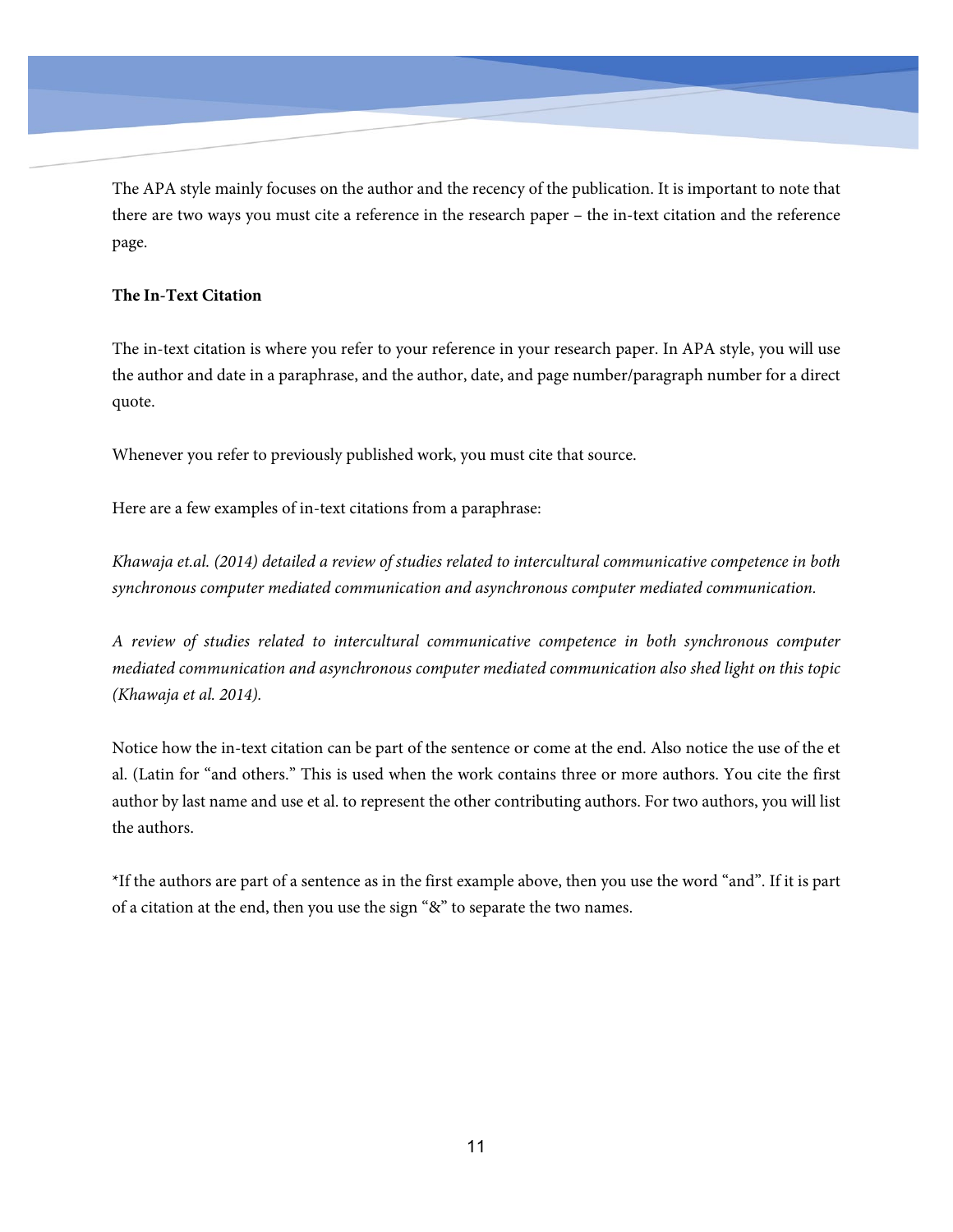Here is another example paraphrasing the work of multiple authors taken directly from the APA style guide:

Play therapists can experience many symptoms of impaired wellness, including emotional exhaustion or reduced ability to empathize with others (Elwood et al., 2011; Figley, 2002), disruption in personal relationships (Elwood et al., 2011; Robinson-Keilig, 2014), decreased satisfaction with work (Elwood et al., 2011), avoidance of particular situations (Figley, 2002; O'Halloran & Linton, 2000), and feelings or thoughts of helplessness (Elwood et al., 2011; Figley, 2002; O'Halloran & Linton, 2000).

Note that if you have a topic that involves multiple authors, you can cite them in your text by the author's last name. Also notice the use of et al. in one of the references to show that three or more authors wrote that piece.

When you use a direct quotation, you must include the location of this quote as well as the author and the date.

Khawaja et al. (2014) reminds us "In order to foment genuine cultural exchanges from which students gain a greater understanding of the forces that shape culture, a push toward incorporating critical pedagogy in ICC interventions should emerge. The tenets of critical perspectives such as critical race theory, critical feminist studies, and critical Latino/a theory can be incorporated into prompts that encourage learners to examine both their language use and cultural interactions from a more meaningful and informed perspective" (p. 1287).

"In order to foment genuine cultural exchanges from which students gain a greater understanding of the forces that shape culture, a push toward incorporating critical pedagogy in ICC interventions should emerge. The tenets of critical perspectives such as critical race theory, critical feminist studies, and critical Latino/a theory can be incorporated into prompts that encourage learners to examine both their language use and cultural interactions from a more meaningful and informed perspective" (Khawaja et al., 2014, p. 1287).

Note that when the authors are part of the sentence, the date follows right after. Then, the quotation is presented and the page number or paragraph location (para. 1, 2 etc.) is provided at the end. When the author is referred to at the end of the quotation, the author, date, and page numbers go together.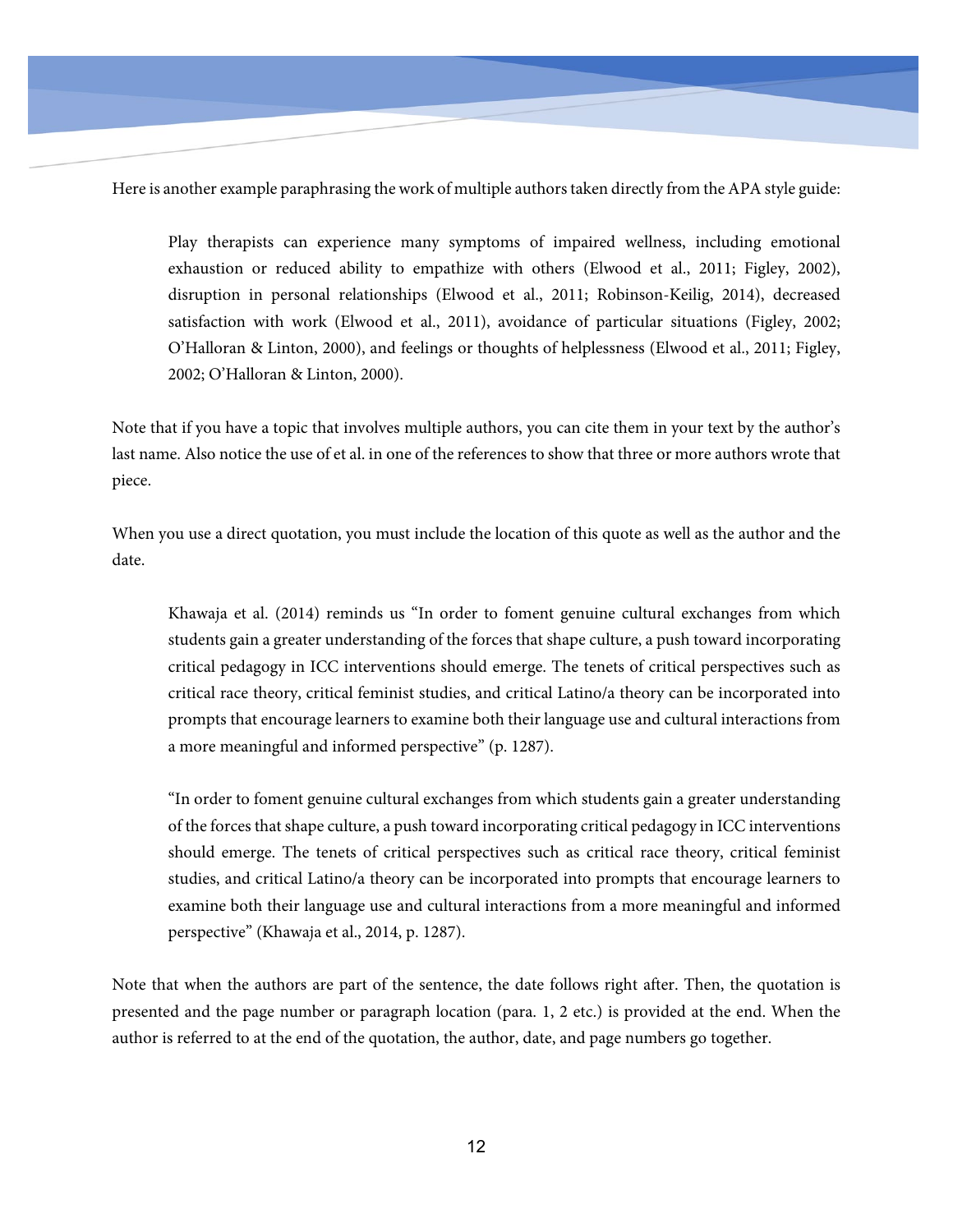#### **The Reference Page**

The reference page is located at the end of the article. It provides the full reference for your reader to be able to locate the article for themselves. The reference contains the author, date, article or book title, the journal or newspaper where applicable, the link if provided, and the DOI (Digital Object Identifier) number if the manuscript was also published online as well as in print.

The DOI number is a series of letters and numbers assigned to a particular manuscript to identify the location. While a website might change, the DOI number will not. It is important to add this number at the end of each reference where applicable.

Here are a couple of examples, but I urge you to examine the APA style book guide for the formatting of other sources such as podcasts, Instagram posts, blogs, and more.

El-Bilawi, N. H., & Nasser, I. (2017). Teachers' professional development as a pathway for educational reform in Egypt. *Reflective Practice*, *18*(2), 147-160. <https://doi.org/10.1080/14623943.2016.1251406>

Khawaja, A., Lou, Y. & Yang, Q. (2014). Intercultural Communicative Competence in SCMC and ACMC: A Systematic Literature Review. In M. Searson & M. Ochoa (Eds.), *Proceedings of SITE 2014--Society for Information Technology & Teacher Education International Conference* (pp. 1283- 1289). Jacksonville, Florida, United States: Association for the Advancement of Computing in Education (AACE). [https://www.learntechlib.org/primary/p/130942/.](https://www.learntechlib.org/primary/p/130942/)

Nguyen, H. T., & Kellogg, G. (2010). "I had a stereotype that American were fat": Becoming a speaker of culture in a second language. *The Modern Language Journal*, *94*(1), 56-73. <https://doi.org/10.1111/j.1540-4781.2009.00983.x>

References are provided by the first author's last name. If a reference does not have an author, then you alphabetize by the first letter of whatever that entry starts with – such as a website page.

Note that you can search if an article contains a DOI by searching here: <https://www.crossref.org/guestquery/>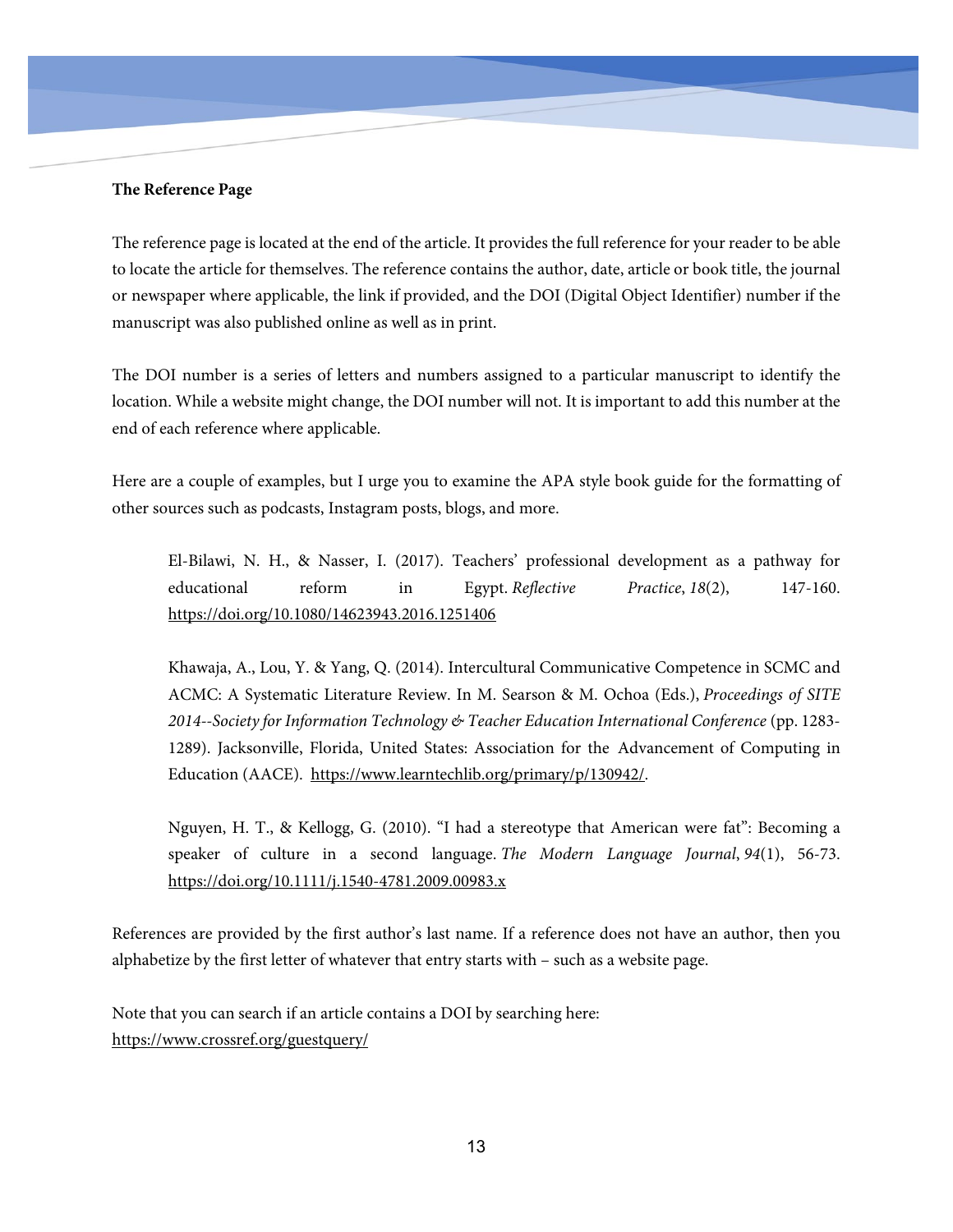# <span id="page-15-0"></span>A Research Article and a Report. How Are They Similar? How Are They Different?

At times, I have seen these words used interchangeably, especially among students. However, there is a large difference between the two: one is a summary of what one has learned on a particular topic. There is no research being conducted by the author. The other is a paper where research has been conducted and results, a discussion, and concluding thoughts have been offered based on this research.

For visual learners like myself, I offer this side-by-side comparison:

| A Research Report                                | A Research Paper                                   |
|--------------------------------------------------|----------------------------------------------------|
| Topic-based                                      | Question-based - identifies a research gap         |
| Contains a topic with a general discussion       | Contains a clear thesis (purpose) with research    |
|                                                  | questions to explore                               |
| Presents analysis/ideas/interpretations of other | Starts with an analysis of other scholars but ends |
| scholars                                         | with your own analysis and interpretation based    |
|                                                  | on your research questions                         |
| Does not result in knowledge production          | Results in knowledge production                    |

The key difference to remember is that YOU are in the driver seat when writing a research paper. You have identified a gap in the existing literature, and it is your job to fill that gap with your study that you have created.

# <span id="page-15-1"></span>Grammar Aid

It is impossible to narrow down an English grammar guide to just a few pages. This is by no means an exhaustive list of grammar points, but just a few that are the most frequently identified. The areas I will briefly touch on are subject-verb agreement, parallel structure, and reporting verbs.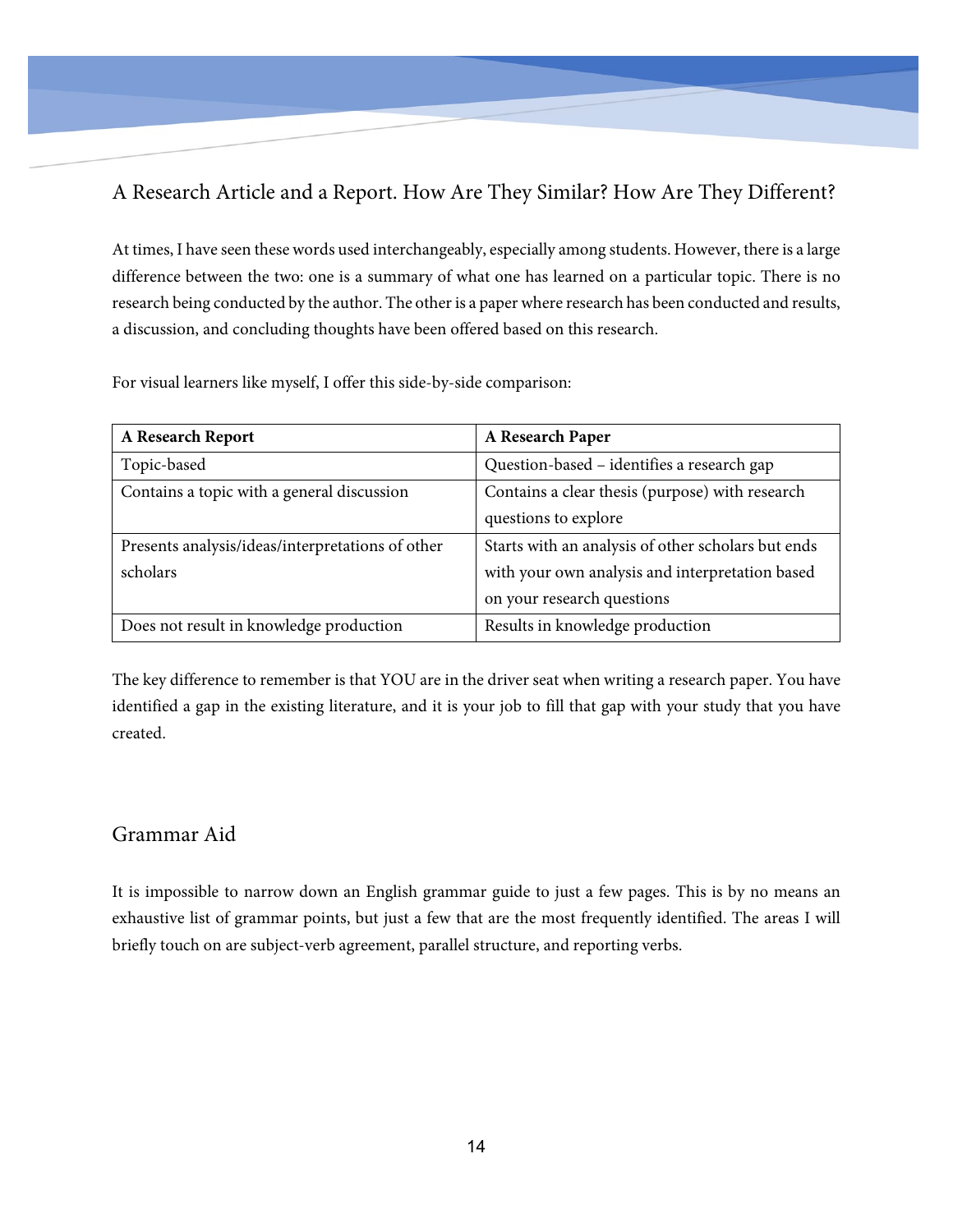### Subject-Verb Agreement

This is a very simple, yet frequently missed error among multilingual speakers. Essentially, the subject and verb must agree. On the surface, that seems simple. For example, I assume that you know the sentence, *"Joyce go to the store,"* is incorrect. Joyce is a third-person singular noun. Therefore the verb must also take the third-person singular form – "goes". *"Joyce goes to the store."*

However, here are some other ways that the subject-verb agreement confuses some:

Example one: Compound subjects

*Suzanne and Judy own a house. \**Note that with two subjects, the two subjects are treated as plural. Therefore, the correct verb is "own" and not "owns" because the verb own cannot only agree with the subject, Judy.

Example two: Subjects separated by or/either/neither/nor

Neither Suzanne nor Judy own a house. \*Note that in this case, because the words "neither" and "nor" are used, Suzanne and Judy are not considered a compound subject, and the third-person singular form of the verb "own" is used.

Example three: When there is more than one noun coming before the verb – usually separated by a prepositional phrase

*The astronauts in this sleek and speedy ship are headed to the moon.* \*Note that the verb will not agree with "ship" as this word is part of the prepositional phrase "in this sleek and speedy ship." Remember, the subject is "The astronauts" and will therefore take the plural form of the verb.

Example four: Ambiguous pronouns

Each of the four areas is relevant to the study. \*Note that the word "each" is singular and therefore will take the singular form of the verb "is" and not "are." In addition to the word *each, every, either, neither,* and *none* are also singular pronouns and therefore will take the singular verb.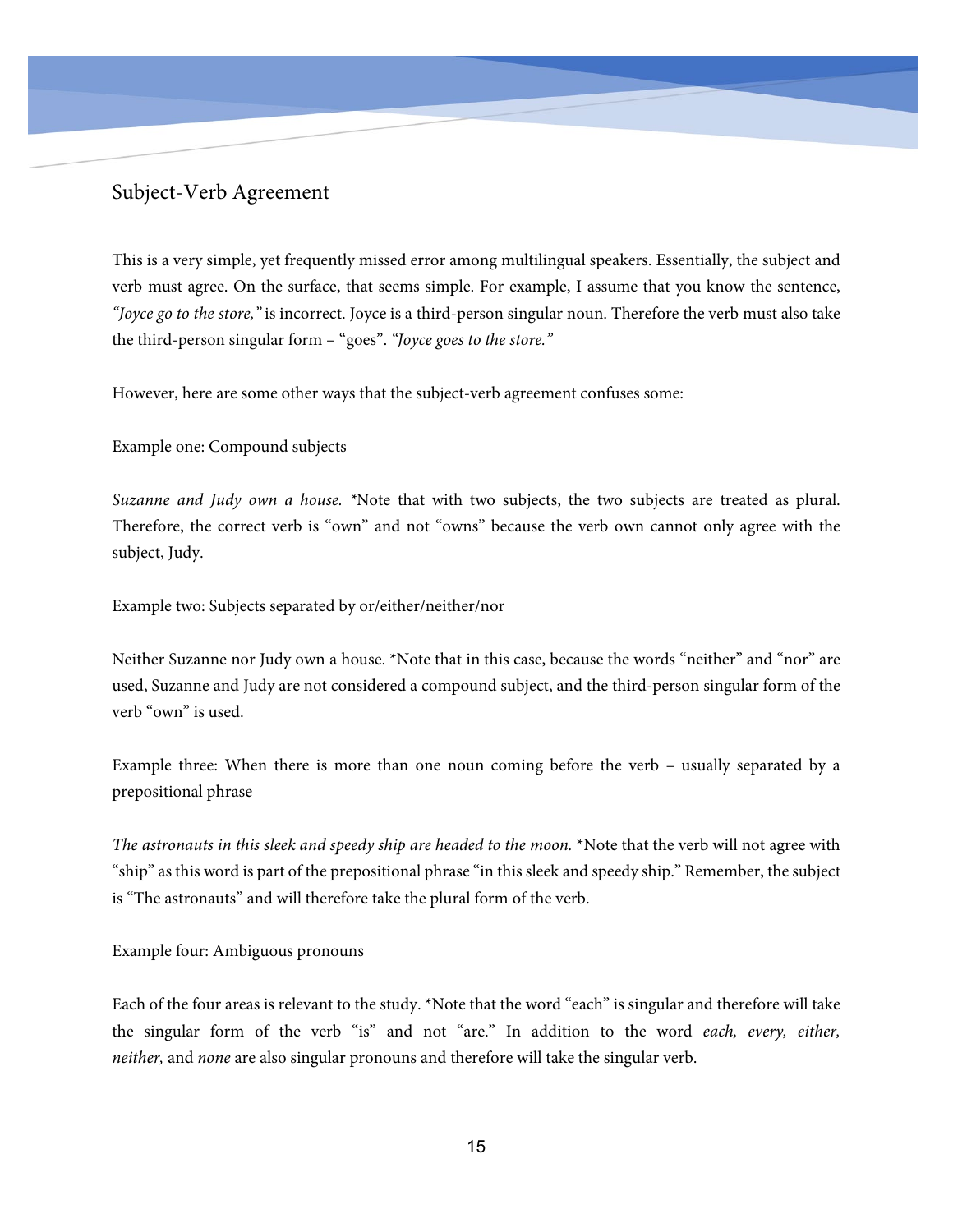However*, both, many, few,* and *several* are plural pronouns and will take the plural form of the verb.

Words like *some, all, any* and *most* take a singular verb with **non-count nouns** (rice, sugar, money, water) and a plural verb with **plural nouns**.

# Parallel Structure

Parallel structure is basically repeating the same grammar structure within the sentence. This means not changing part of speech and/or verb tenses.

Example 1:

Sarah enjoys running, biking, and swimming. \*Note the use of the -ing form in all the verbs. This sentence cannot be written as, "Sarah enjoys running, to bike, and swimming," as the words "to bike" breaks the parallel structure.

Example 2:

The brave school board member challenged the district to improve the areas of diversity, equity and inclusion in all schools. \*Note the words in the list are in the same form. The sentence cannot be written as "The brave school board member challenged the district to improve the areas of diversity, to fight against the lack of equity, and to champion inclusion," as it does not follow the structure set forth by the first word in the list.

# Reported Speech

When you are writing a research paper, you will refer to past scholars' work. You will need to use reported speech in order to do this. It can be a challenge when working with quotations from various verb tenses. This chart will help to guide this inquiry as it relates to writing research.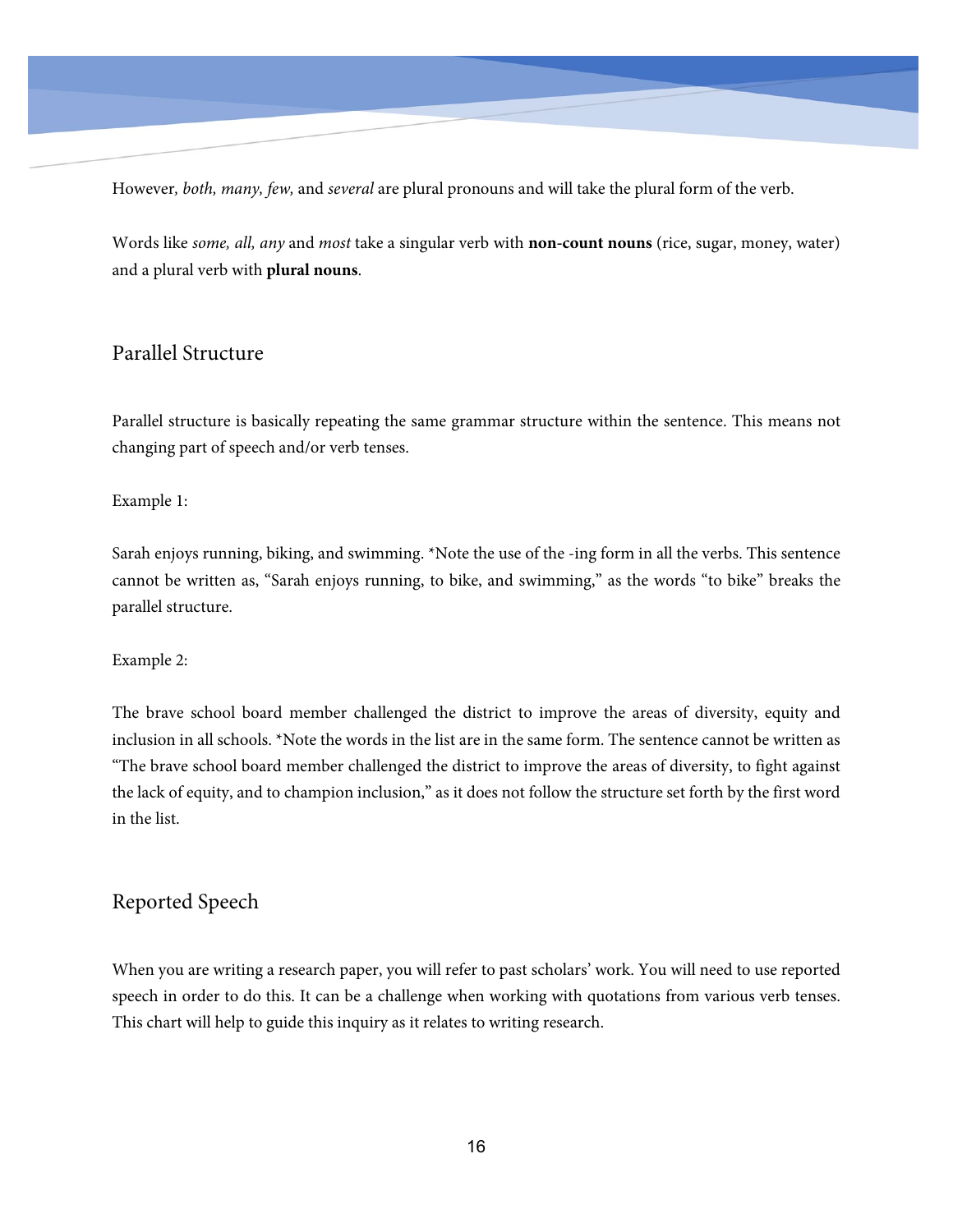| <b>Direct Quotation Tense to Reported Verb Tenses</b> |                                         |  |
|-------------------------------------------------------|-----------------------------------------|--|
| Direct Quotation Tense                                | Reported Verb Tense                     |  |
| simple past                                           | simple past generally (or past perfect) |  |
| simple present                                        | simple present or simple past           |  |
| future with will                                      | will or would                           |  |

The other aspect to remember about reported speech is that you can "mix up" the verbs being used. You do not always need to say "said" or 'stated" "discussed" or "explained".

Here is a [link](https://www.uts.edu.au/sites/default/files/Reporting%20Verbs%20Reference%20Sheet.pdf) to a more expansive list of reporting verbs to use:

Some of the verbs I like to use in my own writing are: comments, assures, confirms, claims, observes, questions, applauds, recommends. \*Note that if you have more than one author, the verb changes to comment, assure, confirm (etc.)

# <span id="page-18-0"></span>The Publication Process

# <span id="page-18-1"></span>Choosing a Journal

It is crucial that before submitting your manuscript you understand the description and scope of the journal. Make sure that the journal fits your topic appropriately.

For example, *The Journal of Education in Muslim Societies* has a clear description that includes the frequency of publication as well as general topics that are published. Based on the reading of the description, we know that it is published bi-annually and the journal focuses on issues related to how education is used to improve people's lives in Muslim societies in policy, practice, or other ways.

Make sure you understand the journal's style book. As mentioned previously, *The Journal of Education in Muslim Societies* uses APA style. Also, make sure that you are aware of how images and figures are handled. For instance, if you are using an image you found in a book or online, is it free to use or do you need to obtain permission beforehand? This journal has a detailed submission guide that answers all of those questions. If you are unclear, journal web pages also have an email or some way to contact the journal. In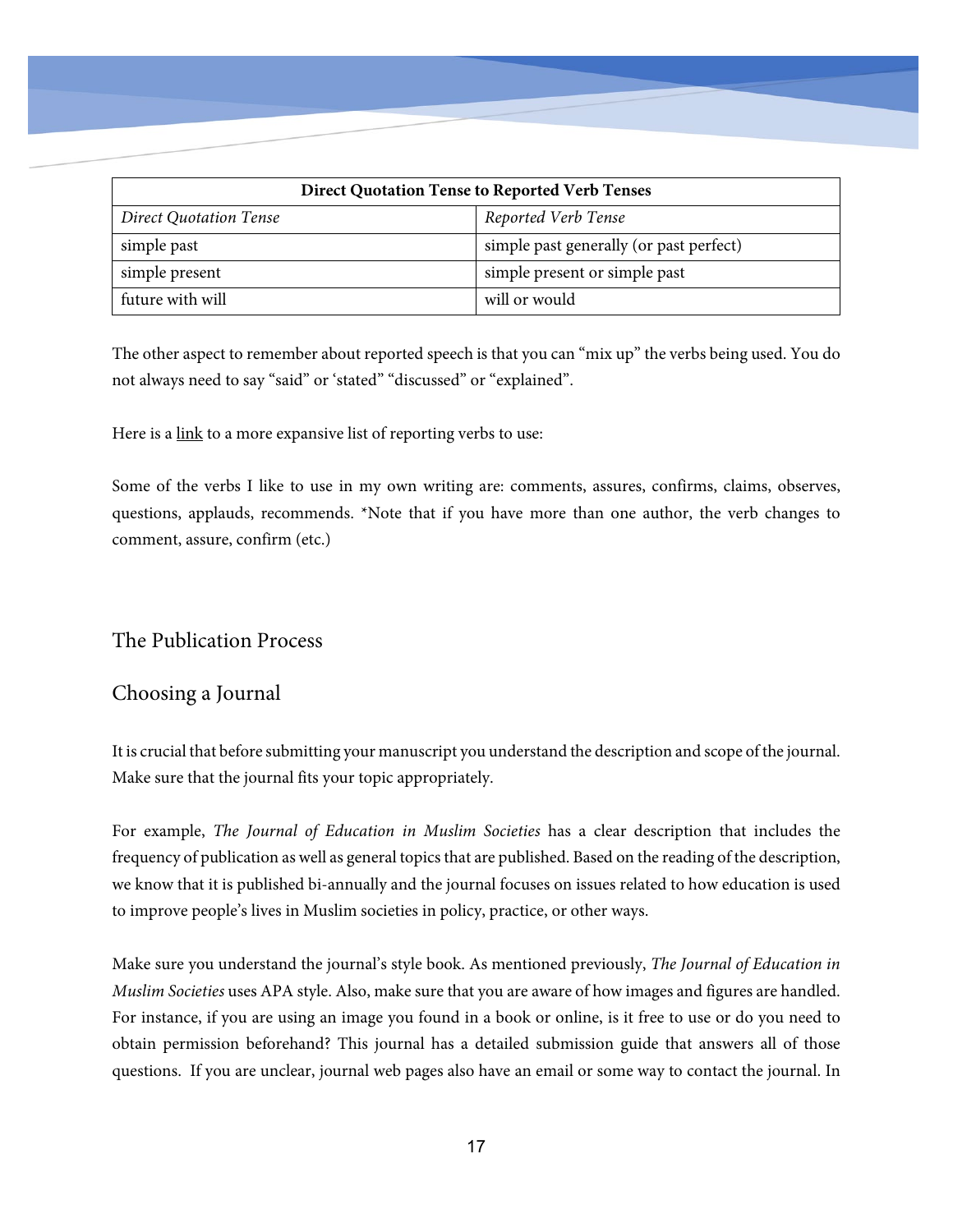this case, if you have any questions about publishing in this journal, you may contact JEMS.ManagingEditor@iiit.org.

# <span id="page-19-0"></span>Feedback is Not a Negative Thing!

Let me restate this: Feedback is not a negative thing. Feedback is a good thing. The more feedback you get, the better chance you have for your work to be published.

The rounds of feedback before you get to the submission stage can vary between 3-8 in some cases if you are working with a mentor or a peer. The most important thing to remember in the review process is to NOT get discouraged. Take each comment one at a time. Consider it carefully, and remember, the feedback is meant to both encourage you and help you improve.

I will reiterate that it is so helpful to work with a fellow colleague during this process. You can read each other's work, provide feedback, and provide insight to one another before you even submit. Then, when you do submit and receive a decision, you can review the feedback together.

# <span id="page-19-1"></span>The Double-Blind Peer Review

For most academic journals, there is a blind peer review process. This is the case with *The Journal of Education in Muslim Societies*. This means that the reviewers – usually volunteers who are experts in the field where you wish to contribute knowledge will not know who has written the piece. Double-blind simply means that at least two people have read your piece, and both of the reviewers do NOT know who wrote it.

Therefore, before submitting your manuscript, it is imperative that you remove any identifying information on it before submission. If there is any author identifying information on it, your manuscript will be sent back to you to fix.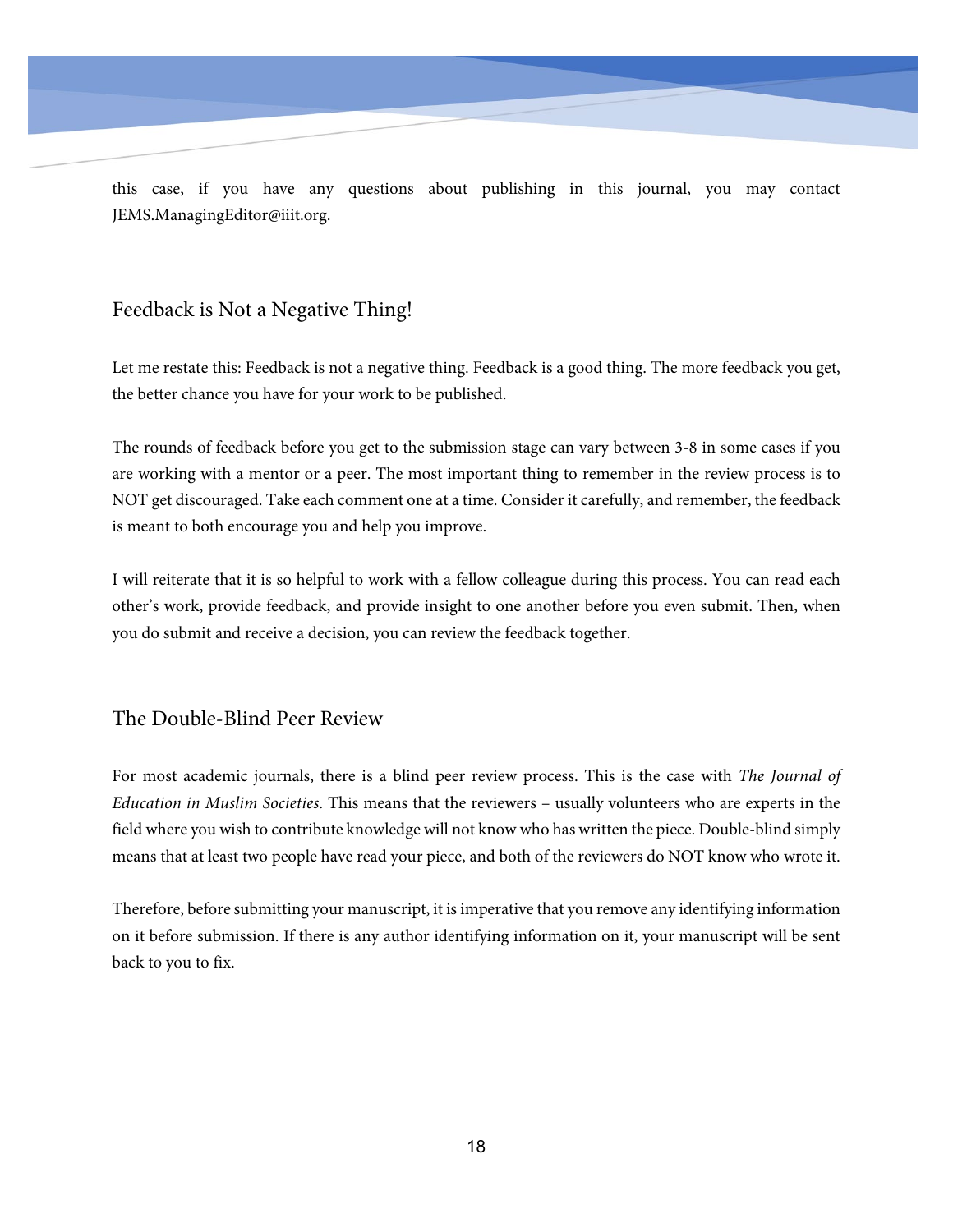You also need to allow at least 3-6 months for the reviews to be completed and for decisions to be issued by the editor(s). Nowadays with online publishing, sometimes decisions and publication times can be a lot quicker. However, the timing depends on the journal, the staff available, and the frequency of publication.

# Types of Decisions

When the editor of a journal responds to your submission with a decision, the responses are generally going to be one of the following: reject, revise and resubmit, accept with revisions, or accept with few to no revisions.

**Reject:** If you receive this response, do not get discouraged! This means the manuscript needs more work and this just may not be the right place for it. Take a few days to a week and then review the feedback thoughtfully and carefully and consider what to do with the manuscript next. You can choose to revise it and submit it elsewhere.

**Revise and resubmit:** This is a GOOD thing! This response means that the reviewers by in large appreciated your manuscript, but it just needs some more work before they can recommend it to the editor for publication. Again, take a few days to a week if you would like before you open the feedback from reviewers. Consider the feedback carefully and thoughtfully. Revise accordingly (they will usually give you a due date.) Submit it again.

**Accept with revisions:** Congratulations! This response means that you hopefully have a slot in the issue you are submitting your manuscript. Thoughtfully and carefully consider the feedback, respond accordingly, and resubmit by the due date.

**Accept with few to no revisions:** Wow! This is almost unheard-of. But, if you get this response, congratulations again. Review the feedback thoughtfully and carefully and resubmit accordingly by the due date if needed.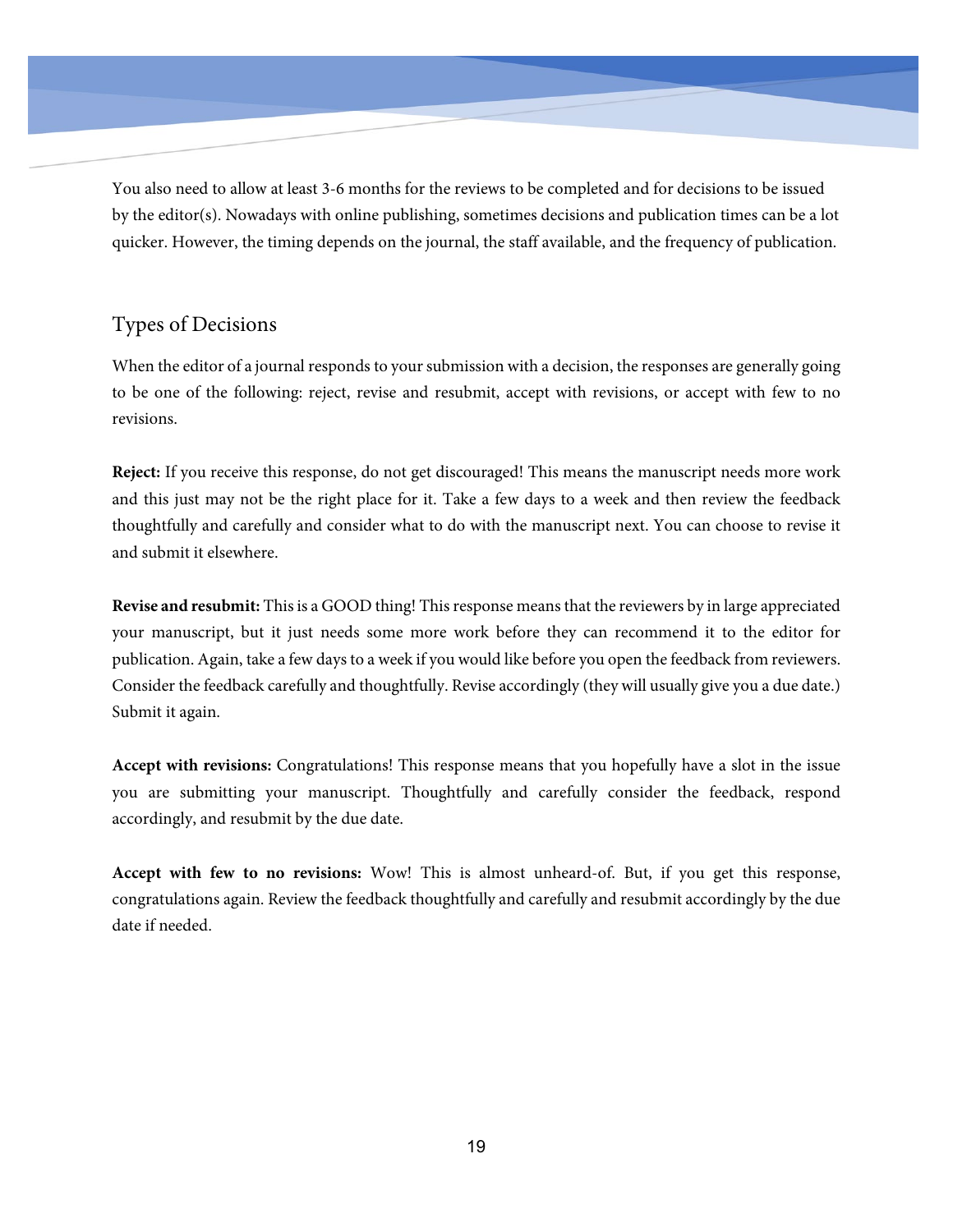A few things to keep in mind as you read feedback:

- The feedback is meant to help you.
- The feedback could appear harsh. Every reviewer has their own style. Also remember not to place a tone of voice with the feedback as tone can be very misleading in written form.
- Remember not to take feedback personally. This is a double-blind peer review. The reviewers do not know you. They don't hate you. They also don't love you. They don't know who you are. Their job is to assess a manuscript and answer the question on whether to accept or reject.
- Remember that this is your piece. You do NOT have to use ALL the feedback provided to you. You can choose to take as much or as little as you like depending on what you will do with your manuscript next.

# <span id="page-21-0"></span>Some Final Thoughts

Remember that organization is crucial in academic writing. Every part of a research paper has a role to play.

Read widely on your topic. It is important to write a solid literature review that cites the most important research on your topic and provide a clear research gap regarding what your study will address in relation to already published research.

Your methods section needs to be constructed in such a way that anyone reading your paper will be able to duplicate what you did to conduct a similar study. Remember to reference and cite the specific framework.

Don't explain/argue in the results section. Don't just offer results in the discussion section. These two parts are most often either confused or combined. The results section is only for the answers to your research questions. The discussion section is where you relate those results to past research and make your case for how your study fits into the existing research.

Feedback is part of the process, and it's a good thing. Do not get discouraged if there are multiple rounds of feedback. Feedback means there is interest. Be patient and take the feedback process slowly, carefully, and calmly.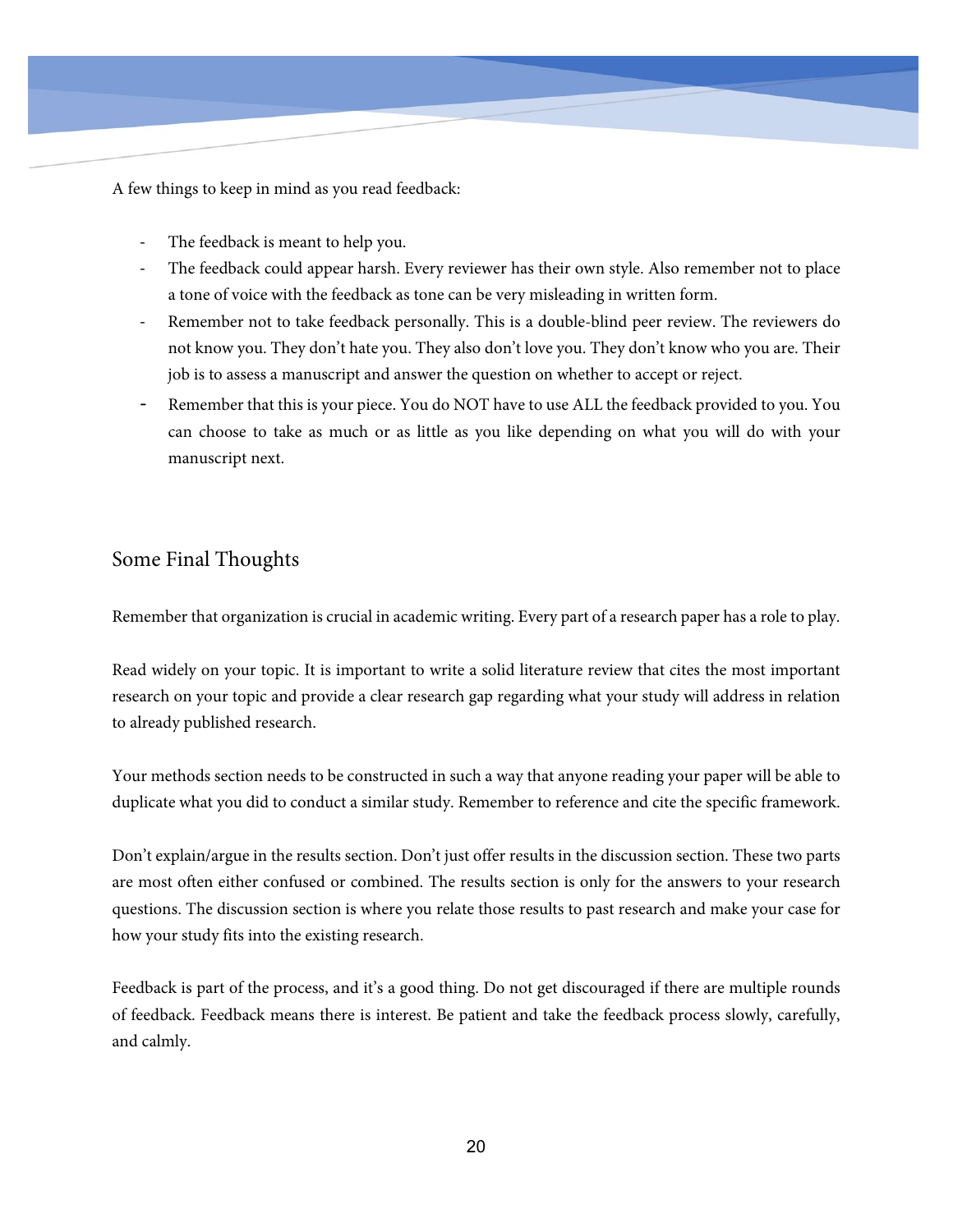# <span id="page-22-0"></span>Frequently Asked Questions

- 1. What are the most important things I should do to start the process?
	- A. First, it is important to read the aims and focus of the journal that you wish to submit your article to. Then, read a few pieces from that journal so you get a better understanding of the organization of the pieces, topic ideas, and general expectations of what the article should encompass.
- 2. I am worried about my level of English. Is it ok to get assistance in the editing process before it goes to the journal?
	- A. Yes. That is more than acceptable to do as well as advisable no matter if you are fluent in English, or not. Everyone can use an extra set of eyes on their piece before submitting to a journal.
- 3. I have an idea for an article, but I am overwhelmed by the process of writing it. How can I break this down into more manageable steps?
	- A. It is helpful to outline your ideas first. Use the manual to help you breakdown the different parts you need for the article. Start with the literature review. Find studies that are relevant to your idea. More importantly, find studies that can help you better justify the current gap in the research. Once you have your research gap, you can begin thinking about how you would like to conduct your study. If this is your first study, finding a co-author to share the work is a great option.
- 4. How long does the whole reviewing process take?
	- A. This differs depending on the journal and available reviewers. But, the review process from submission to response can take anywhere from 2-6 months. Prepare accordingly. But typically, if you have not heard anything from the journal after 4 months, a follow-up email to inquire as to the status of your piece is acceptable.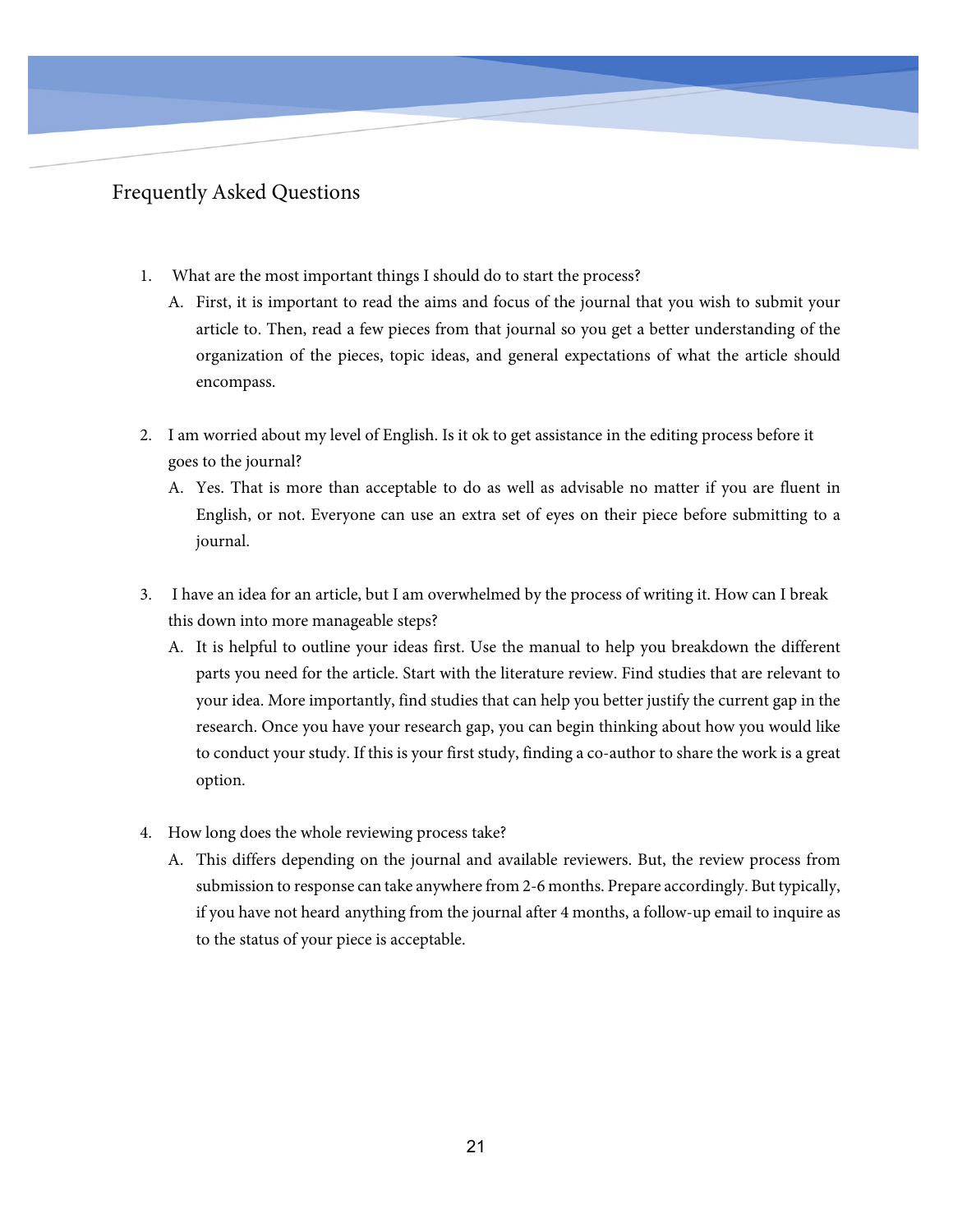# IIIT JOURNALS

# *AMERICAN JOURNAL OF ISLAM AND SOCIETY*



Established in 1984, the *American Journal of Islam and Society (AJIS)* is an openaccess, bi-annual, double-blind peer-reviewed interdisciplinary journal, published by the International Institute of Islamic Thought (IIIT), and distributed worldwide. In 2020, the journal got its new name, *American Journal of Islam and Society (AJIS)*, replacing the older title, *American Journal of Islamic Social Sciences (AJISS)*. Now in its thirty-seventh year, the journal has evolved along with the scholarly landscape and our global community of readers. The new name reflects an expansion of the journal's scope, which has in fact already reflected in the articles it has featured for years. This change

signals that social sciences and humanities are interrelated and that an Islamic engagement with one requires examining the other. We, therefore, wish to underscore that we welcome all scholarship that pertains to the myriad ways that Islam and human societies interact.

To submit to the journal, visit [http://www.ajis.org](http://www.ajis.org/)

# *JOURNAL OF EDUCATION IN MUSLIM SOCIETIES*



*The Journal of Education in Muslim Societies (JEMS)* is a bi-annual, double-blind peerreviewed journal published in partnership with the International Institute of Islamic Thought and Indiana University Press. *JEMS* encourages work on a wide range of topics pertinent to the education sector, including but not limited to pedagogies, teacher practices, leadership, and policy as it relates to the conditions and status of education in Muslim societies and communities. The guiding premise of the Journal is that education serves not just the acquisition of knowledge and skills but also the enhancement of the

holistic aspects of individuals and societies. *JEMS* seeks manuscripts in subject areas such as comparative education, youth and youth development, curriculum reform, early childhood education, higher education, and others. The journal has no disciplinary or methodological bias.

To submit to the journal, visit <https://scholarworks.iu.edu/iupjournals/index.php/jems/index>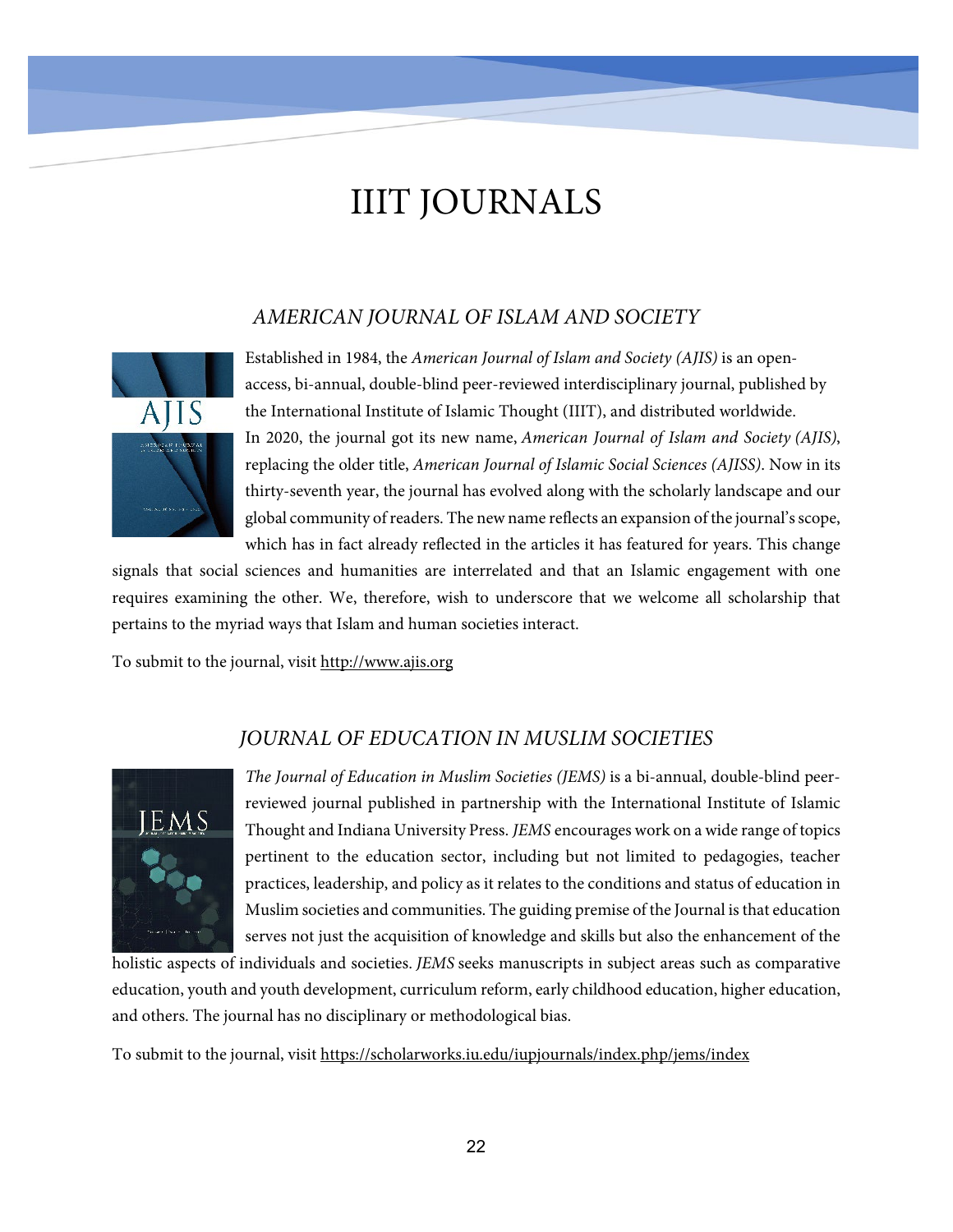# *AL-FIKR AL-ISLĀMĪ AL-MUʿĀṢIR*

*(Contemporary Islamic Thought - a scholarly journal published in Arabic)*

الفكر الإسلامي المعاصر مجلة (دوریة ــ علمیة ــ محكمة) تعنى بالدراسات لفكر الاسلامي المعاصر والبحوث والقضایا الفكریة والتربویة والتعلیمیة، القادرة على الارتقاء بالوعي والتعلیم في المجتمعات المسلمة، وعلى مقاربة الإشكالیات المعرفیة التي یعاني منھا المسلمون مجتمعات وثقافات ومعارف. تصدر المجلة مرتین فـي السنة (الشتاء - الصیف) عن المعھد العالمي للفكر الإسلامي، وتنشر المواد التي لم یسبق نشرھا باللغة العربیة، أو الإنجلیزیة، وتقبل المواد فـي أي من الفئات التالیة: البحوث الأصیلة والمراجعات العلمیة وتقاریر البحوث والمراسلات العلمیة القصیرة وتقاریر المؤتمرات والندوات وعروض

الكتب والرسائل العلمیة ونقدھا.

لتقدیم طلب للنشر، زوروا موقع www.citj.org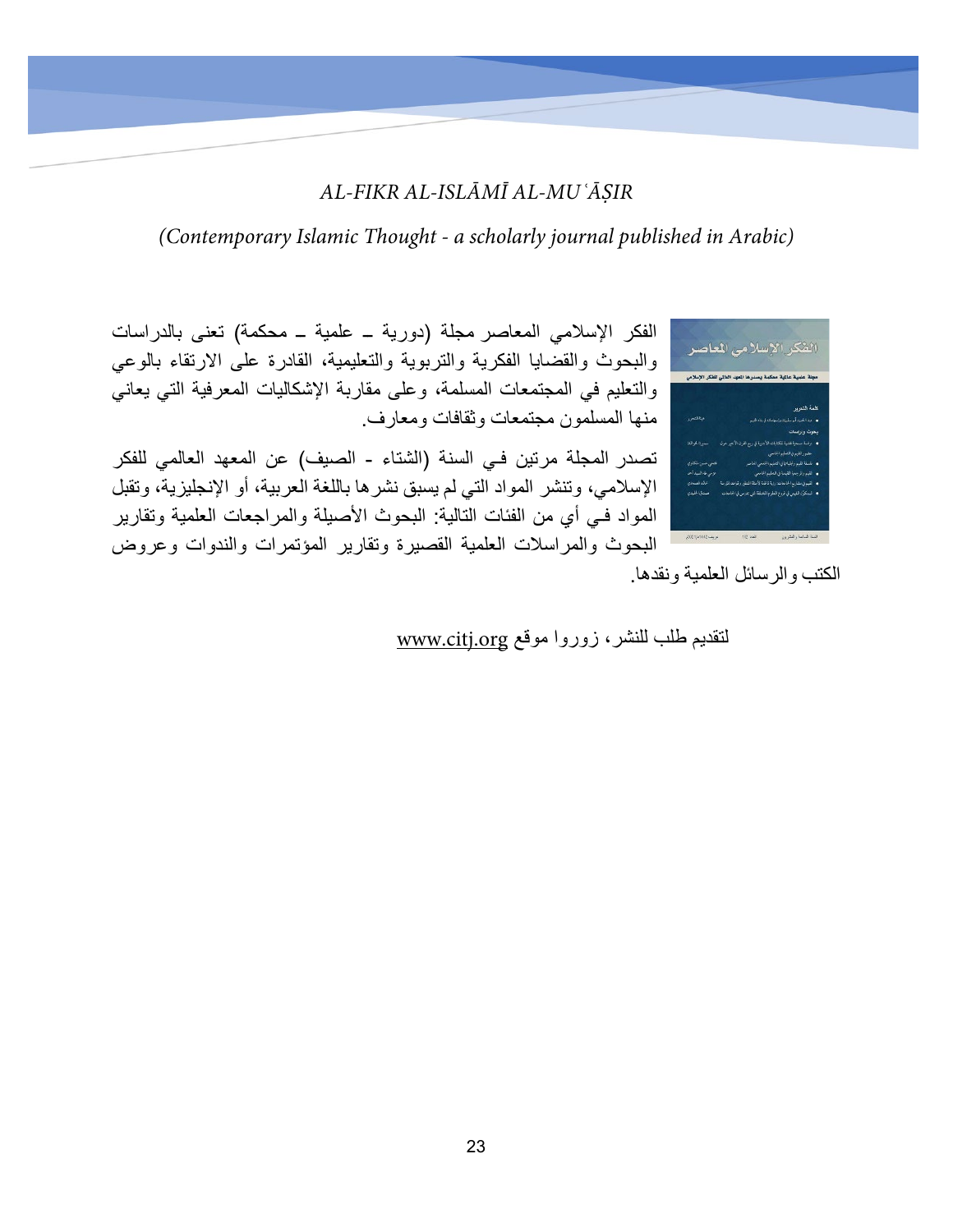# IIIT PUBLICATIONS

The IIIT Department of Publication and Translation (DPT) is the Institute's flagship portal to address core intellectual, topical, and epistemological issues whose methodology and significance is relevant to time and space. The aim is to give both value and appropriate response to the latter by stimulating wider discourse through production of key works in the form of books and research papers.

Since 1981 IIIT has published over 600 titles in English and Arabic and translated and published more than 400 titles in over 35 languages. The subject matter has been broad ranging from Islamic studies, intellectual development in Islamic thought, humanities, social sciences, maqasid al-Shariah, apostasy, parenting, and the advancement of education in Muslim societies. In addition, the underlying ethical, faith-based prescriptions that mark out IIIT publications embody a universal moral code that aims at the general welfare and betterment of humanity. Taking these factors into account, IIIT seeks and welcomes new ideas and encourages critical thinking in generating knowledge as well as documenting it.

To submit your manuscript in Arabic or English, visit [www.iiitpublications.org](http://www.iiitpublications.org/)

لتقدیم مخطوطات للنشر، زوروا موقع [org.iiitpublications.www](http://www.iiitpublications.org/)

### *ADVANCING EDUCATION IN MUSLIM SOCIETIES BOOK SERIES*



In partnership with the International Institute of Islamic Thought and Indiana University Press, the Advancing Education in Muslim Societies (AEMS) Book Series, aims to encourage publications on a wide range of topics pertinent to education including but not limited to pedagogy, curriculum, leadership, and policy as they relate to the conditions

and status of education in Muslim societies and communities. Publications framed within the human development in Muslim societies are encouraged. Single authored, co-authored, or edited volumes are accepted. The books go through rigorous blind peer reviews ahead of publication. First, at time of submitting a proposal including a sample chapter and after completion of manuscript. For more information and questions as well as to submit a proposal email the book series editor at [aemsresearch@iiit.org.](mailto:aemsresearch@iiit.org) 

#### **First publication in this series is available for [preorders:](https://www.amazon.com/Education-Transformation-Muslim-Societies-Discourse/dp/0253063795/ref=tmm_hrd_swatch_0?_encoding=UTF8&qid=&sr=)**

Nasser, I. (2022). *Education Transformation in Muslim Societies*: *A Discourse of Hope.* An Edited Volume.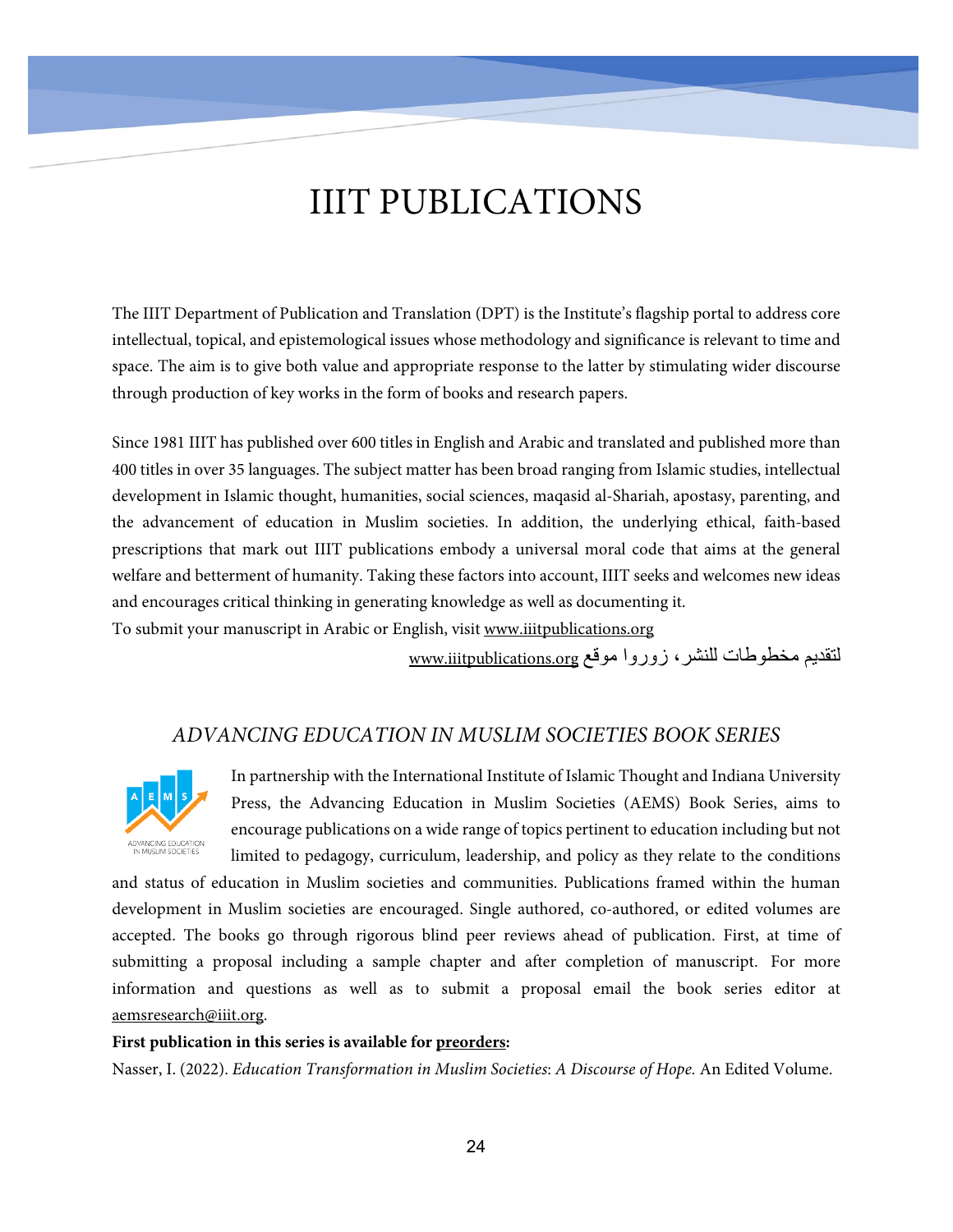# ABOUT THE AUTHOR



Dr. Anastasia Khawaja is an assistant professor of instruction at INTO University of South Florida and an adjunct professor at the Department of English at University of South Florida. She has a Ph.D. in Second Language Acquisition and Instructional Technology, an MS in Multilingual/Multicultural Education, and a Bachelor of Arts in music and Spanish. Her research engages with

peace education and breaking the binary understanding of the Israeli/Palestinian conflict through the exploration of language use. Her most recent work can be found in the volume *Policy Development in Multilingualism: Past, Present, and the Way Forward* and in an upcoming volume, *Creating Classrooms for Peace in English Language Teaching*.